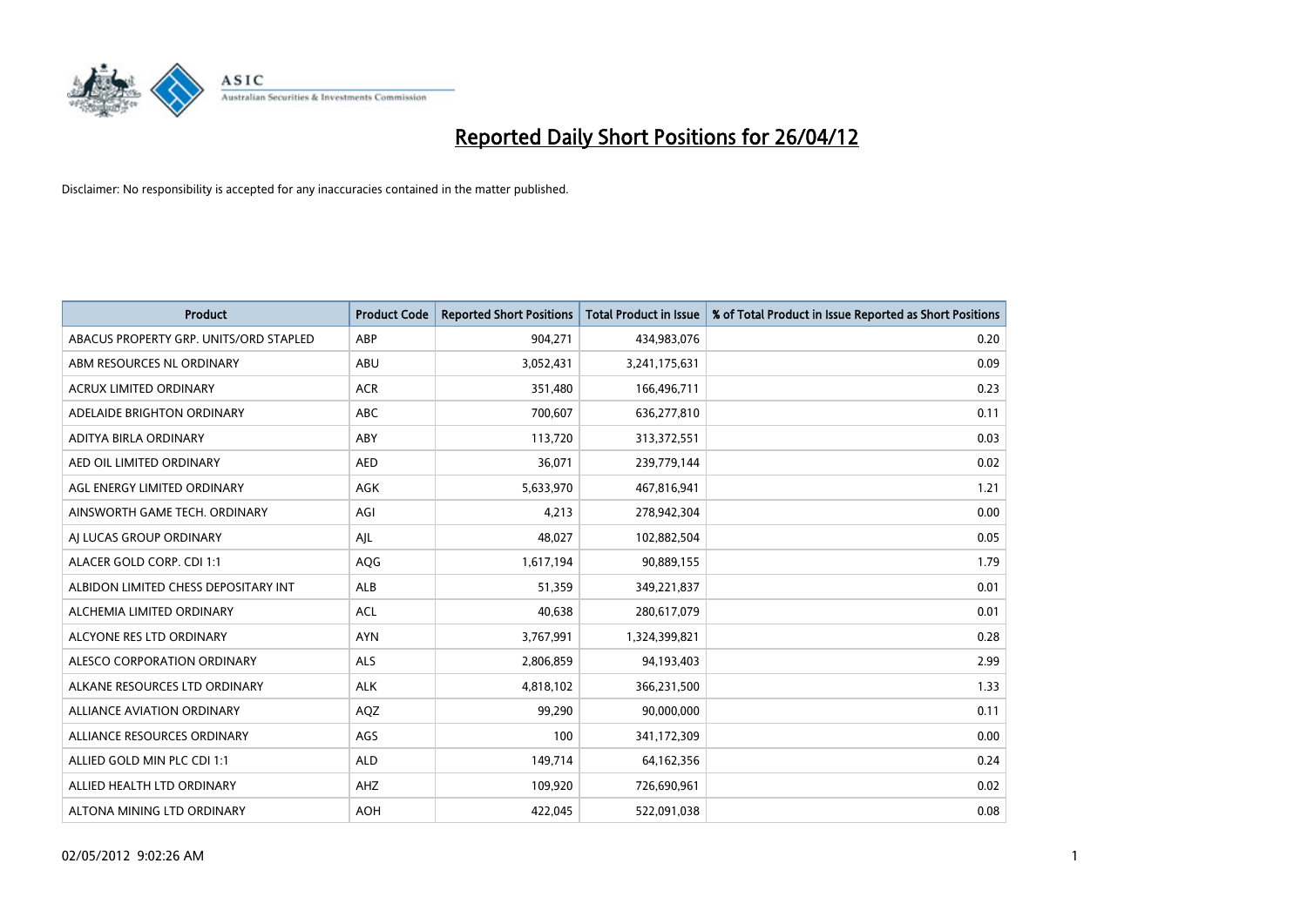

| <b>Product</b>                          | <b>Product Code</b> | <b>Reported Short Positions</b> | <b>Total Product in Issue</b> | % of Total Product in Issue Reported as Short Positions |
|-----------------------------------------|---------------------|---------------------------------|-------------------------------|---------------------------------------------------------|
| ALUMINA LIMITED ORDINARY                | <b>AWC</b>          | 90,191,071                      | 2,440,196,187                 | 3.66                                                    |
| AMALGAMATED HOLDINGS ORDINARY           | AHD                 | 3,659                           | 157,613,022                   | 0.00                                                    |
| AMCOM TELECOMM, ORDINARY                | AMM                 | 5,000                           | 241,491,904                   | 0.00                                                    |
| AMCOR LIMITED ORDINARY                  | AMC                 | 6,801,975                       | 1,206,684,923                 | 0.55                                                    |
| AMP LIMITED ORDINARY                    | AMP                 | 4,270,773                       | 2,894,931,180                 | 0.14                                                    |
| AMPELLA MINING ORDINARY                 | <b>AMX</b>          | 2,697,524                       | 240,600,493                   | 1.12                                                    |
| ANSELL LIMITED ORDINARY                 | <b>ANN</b>          | 2,943,184                       | 130,656,668                   | 2.25                                                    |
| ANTARES ENERGY LTD ORDINARY             | AZZ                 | 183,255                         | 260,000,000                   | 0.07                                                    |
| ANZ BANKING GRP LTD ORDINARY            | ANZ                 | 14,758,758                      | 2,679,519,517                 | 0.50                                                    |
| APA GROUP STAPLED SECURITIES            | <b>APA</b>          | 20,722,811                      | 644,485,583                   | 3.23                                                    |
| APN NEWS & MEDIA ORDINARY               | <b>APN</b>          | 26,518,369                      | 649,010,756                   | 4.07                                                    |
| AQUARIUS PLATINUM. ORDINARY             | AQP                 | 11,254,003                      | 470,312,578                   | 2.37                                                    |
| AQUILA RESOURCES ORDINARY               | <b>AQA</b>          | 5,179,995                       | 411,804,442                   | 1.27                                                    |
| ARAFURA RESOURCE LTD ORDINARY           | ARU                 | 10,093,394                      | 396,004,144                   | 2.55                                                    |
| ARB CORPORATION ORDINARY                | <b>ARP</b>          | 31,013                          | 72,481,302                    | 0.03                                                    |
| ARDENT LEISURE GROUP STAPLED SECURITIES | AAD                 | 172,246                         | 334,209,401                   | 0.06                                                    |
| ARISTOCRAT LEISURE ORDINARY             | ALL                 | 18,023,336                      | 550,502,889                   | 3.29                                                    |
| ARMOUR ENERGY LTD ORDINARY              | <b>AJQ</b>          | 753,502                         | 221,050,000                   | 0.34                                                    |
| ASCIANO LIMITED ORDINARY                | <b>AIO</b>          | 1,451,582                       | 975,385,664                   | 0.15                                                    |
| ASG GROUP LIMITED ORDINARY              | ASZ                 | 110,952                         | 172,142,079                   | 0.06                                                    |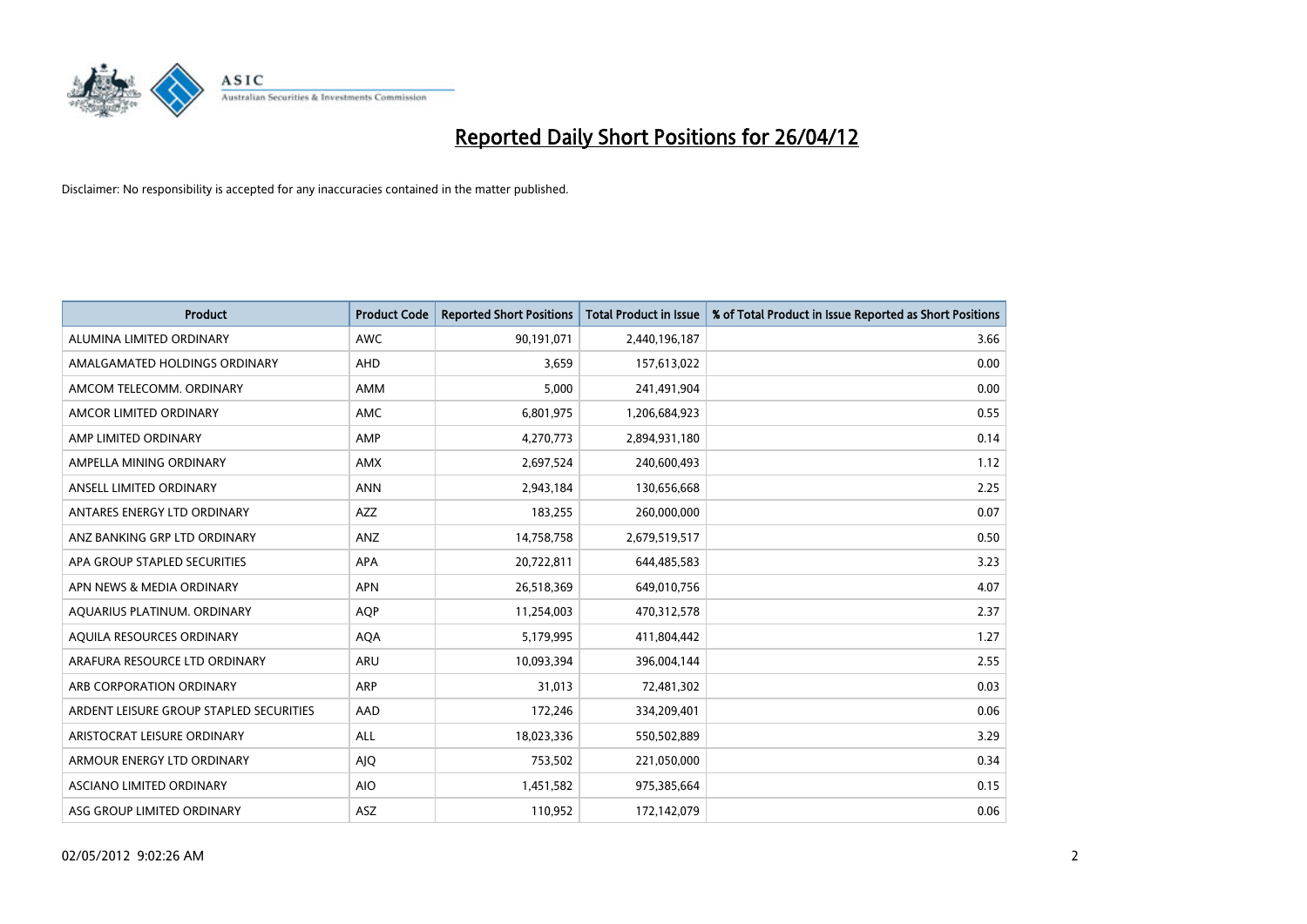

| <b>Product</b>                          | <b>Product Code</b> | <b>Reported Short Positions</b> | <b>Total Product in Issue</b> | % of Total Product in Issue Reported as Short Positions |
|-----------------------------------------|---------------------|---------------------------------|-------------------------------|---------------------------------------------------------|
| ASPEN GROUP ORD/UNITS STAPLED           | <b>APZ</b>          | 305,553                         | 596,206,393                   | 0.05                                                    |
| ASPIRE MINING LTD ORDINARY              | <b>AKM</b>          | 414,358                         | 620,594,556                   | 0.06                                                    |
| <b>ASTON RES LTD ORDINARY</b>           | <b>AZT</b>          | 617,266                         | 205,762,509                   | 0.29                                                    |
| ASTRO JAP PROP GROUP STAPLED SECURITIES | AJA                 | 34,156                          | 58,445,002                    | 0.05                                                    |
| ASX LIMITED ORDINARY                    | ASX                 | 3,693,390                       | 175,136,729                   | 2.11                                                    |
| ATLAS IRON LIMITED ORDINARY             | <b>AGO</b>          | 14,901,934                      | 895,374,560                   | 1.64                                                    |
| AUCKLAND INTERNATION ORDINARY           | AIA                 | 425,431                         | 1,327,230,189                 | 0.03                                                    |
| AURORA OIL & GAS ORDINARY               | <b>AUT</b>          | 5,558,849                       | 411,655,343                   | 1.37                                                    |
| AUSDRILL LIMITED ORDINARY               | <b>ASL</b>          | 884,321                         | 303,821,487                   | 0.29                                                    |
| AUSENCO LIMITED ORDINARY                | AAX                 | 586,182                         | 123,872,665                   | 0.47                                                    |
| AUSGOLD LIMITED ORDINARY                | <b>AUC</b>          | 50,000                          | 125,223,571                   | 0.04                                                    |
| <b>AUSTAL LIMITED ORDINARY</b>          | ASB                 | 259,761                         | 188,193,007                   | 0.13                                                    |
| AUSTAR UNITED ORDINARY                  | <b>AUN</b>          | 2,187,252                       | 1,271,505,737                 | 0.17                                                    |
| AUSTIN ENGINEERING ORDINARY             | ANG                 | 19,314                          | 72,314,403                    | 0.02                                                    |
| AUSTRALAND PROPERTY STAPLED SECURITY    | <b>ALZ</b>          | 377,747                         | 576,846,597                   | 0.06                                                    |
| AUSTRALIAN AGRICULT. ORDINARY           | AAC                 | 733,602                         | 312,905,085                   | 0.22                                                    |
| AUSTRALIAN INFRASTR. UNITS/ORDINARY     | <b>AIX</b>          | 11,328,495                      | 620,733,944                   | 1.83                                                    |
| AUSTRALIAN PHARM. ORDINARY              | API                 | 196,902                         | 488,115,883                   | 0.04                                                    |
| AUTOMOTIVE HOLDINGS ORDINARY            | AHE                 | 6,227                           | 260,579,682                   | 0.00                                                    |
| AVIENNINGS LIMITED ORDINARY             | <b>AVJ</b>          | 225,001                         | 274,588,694                   | 0.08                                                    |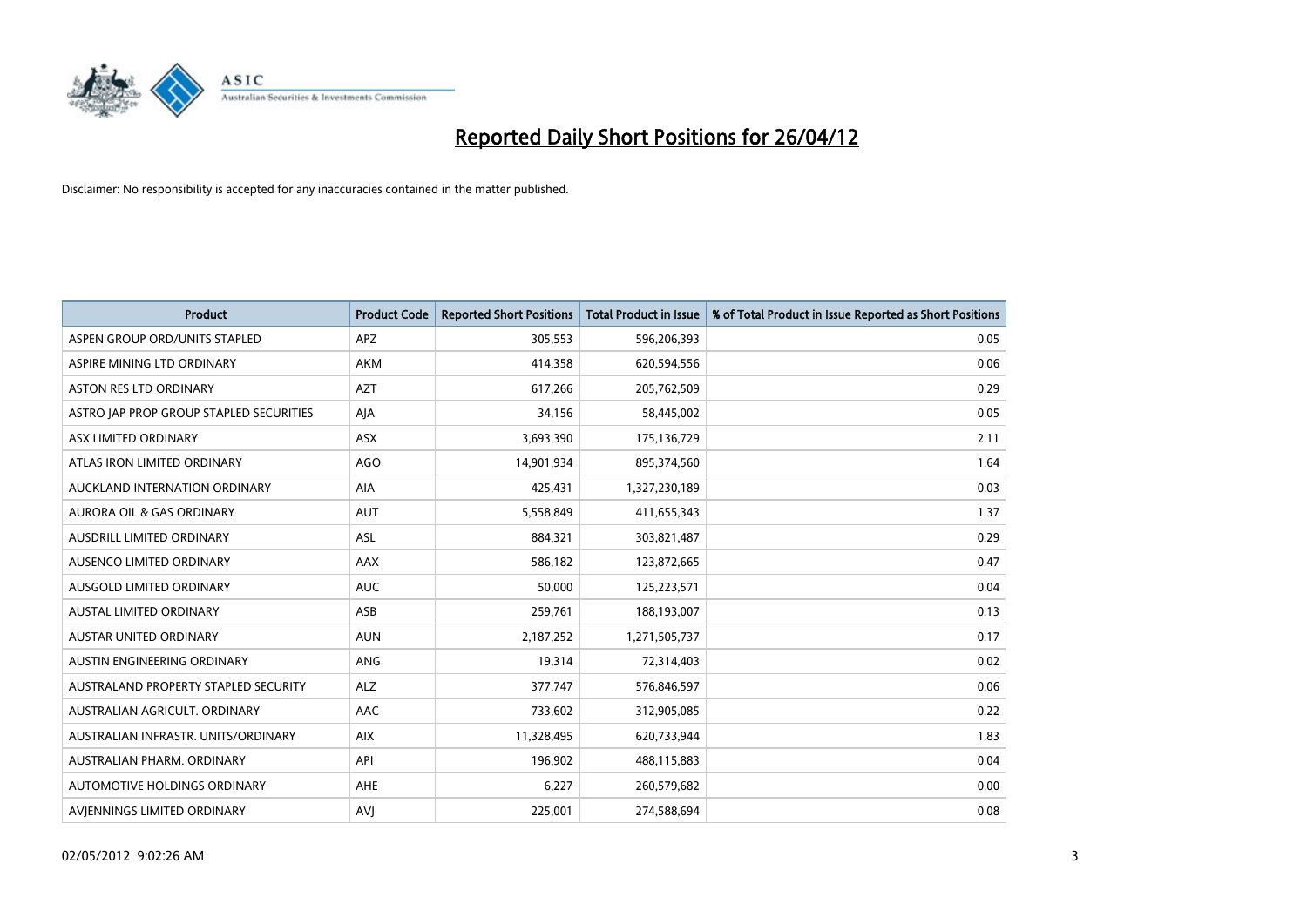

| <b>Product</b>                       | <b>Product Code</b> | <b>Reported Short Positions</b> | <b>Total Product in Issue</b> | % of Total Product in Issue Reported as Short Positions |
|--------------------------------------|---------------------|---------------------------------|-------------------------------|---------------------------------------------------------|
| AWE LIMITED ORDINARY                 | <b>AWE</b>          | 2,579,768                       | 521,871,941                   | 0.50                                                    |
| AZIMUTH RES LTD ORDINARY             | <b>AZH</b>          | 268,272                         | 398,400,724                   | 0.06                                                    |
| AZUMAH RESOURCES ORDINARY            | AZM                 | 2,437,986                       | 333,614,095                   | 0.73                                                    |
| <b>BANDANNA ENERGY ORDINARY</b>      | <b>BND</b>          | 3,579,221                       | 528,481,199                   | 0.67                                                    |
| BANK OF QUEENSLAND. ORDINARY         | <b>BOQ</b>          | 10,585,332                      | 277,288,396                   | 3.81                                                    |
| <b>BANNERMAN RESOURCES ORDINARY</b>  | <b>BMN</b>          | 10,000                          | 299,538,975                   | 0.00                                                    |
| <b>BASE RES LIMITED ORDINARY</b>     | <b>BSE</b>          | 907,676                         | 460,440,029                   | 0.20                                                    |
| BATHURST RESOURCES ORDINARY          | <b>BTU</b>          | 29,131,186                      | 695,447,997                   | 4.19                                                    |
| BC IRON LIMITED ORDINARY             | <b>BCI</b>          | 271,930                         | 103,861,000                   | 0.26                                                    |
| BEACH ENERGY LIMITED ORDINARY        | <b>BPT</b>          | 32,527,031                      | 1,199,253,779                 | 2.72                                                    |
| BEADELL RESOURCE LTD ORDINARY        | <b>BDR</b>          | 9,174,219                       | 716,004,752                   | 1.29                                                    |
| BENDIGO AND ADELAIDE ORDINARY        | <b>BEN</b>          | 4,136,991                       | 396,432,327                   | 1.02                                                    |
| BERKELEY RESOURCES ORDINARY          | <b>BKY</b>          | 359,036                         | 174,298,273                   | 0.21                                                    |
| BETASHARES ASX RES ETF UNITS         | <b>ORE</b>          | 78,700                          | 4,220,217                     | 1.86                                                    |
| <b>BHP BILLITON LIMITED ORDINARY</b> | <b>BHP</b>          | 18,310,415                      | 3,211,691,105                 | 0.52                                                    |
| <b>BILLABONG ORDINARY</b>            | <b>BBG</b>          | 22,539,317                      | 257,888,239                   | 8.72                                                    |
| <b>BIOTA HOLDINGS ORDINARY</b>       | <b>BTA</b>          | 385,521                         | 181,853,957                   | 0.21                                                    |
| <b>BLACKMORES LIMITED ORDINARY</b>   | <b>BKL</b>          | 100                             | 16,779,761                    | 0.00                                                    |
| <b>BLUESCOPE STEEL LTD ORDINARY</b>  | <b>BSL</b>          | 39,907,209                      | 3,349,185,247                 | 1.17                                                    |
| <b>BOART LONGYEAR ORDINARY</b>       | <b>BLY</b>          | 5,366,647                       | 461, 163, 412                 | 1.17                                                    |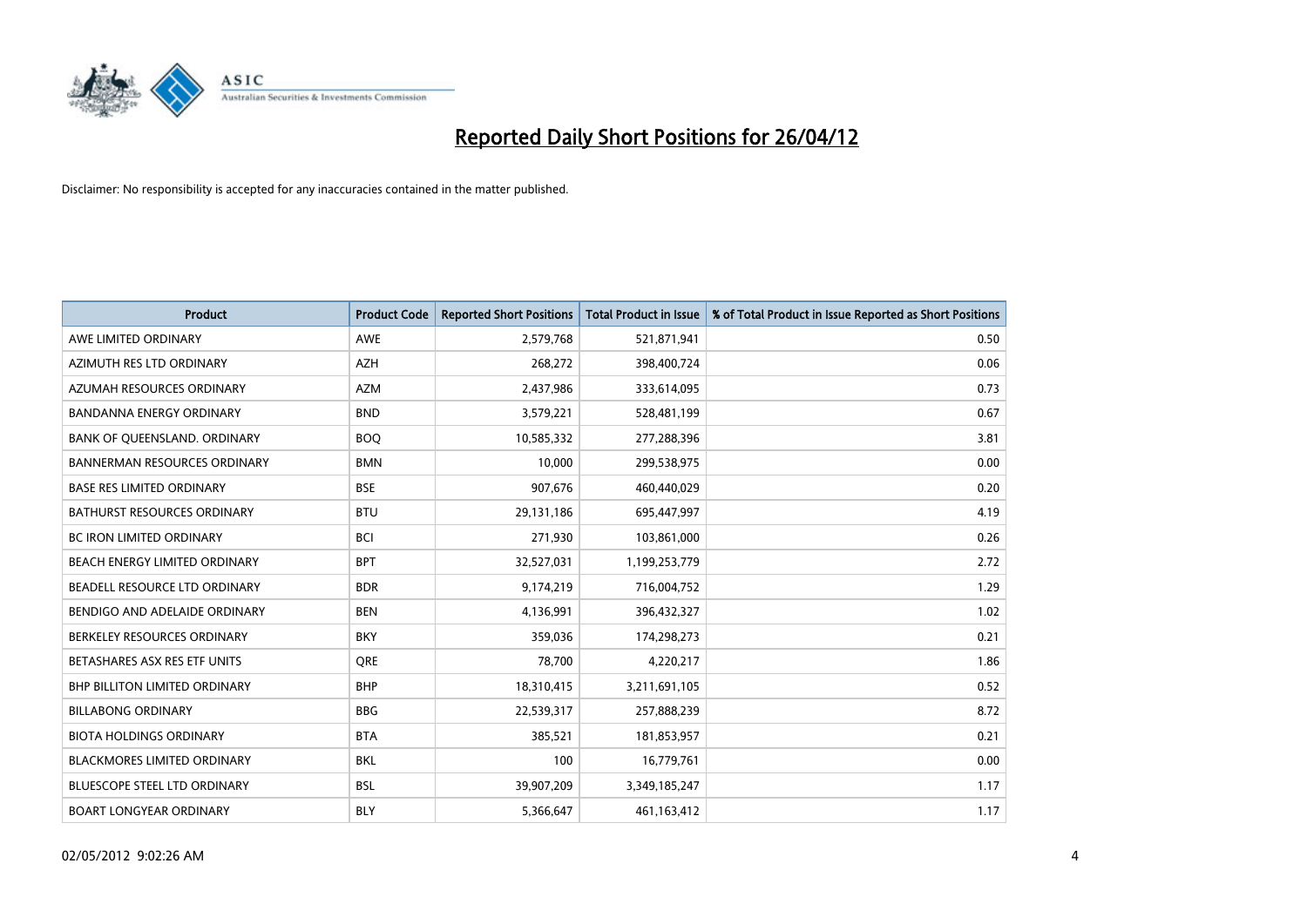

| <b>Product</b>                     | <b>Product Code</b> | <b>Reported Short Positions</b> | <b>Total Product in Issue</b> | % of Total Product in Issue Reported as Short Positions |
|------------------------------------|---------------------|---------------------------------|-------------------------------|---------------------------------------------------------|
| <b>BOOM LOGISTICS ORDINARY</b>     | <b>BOL</b>          | 626                             | 468,663,585                   | 0.00                                                    |
| <b>BORAL LIMITED, ORDINARY</b>     | <b>BLD</b>          | 35,745,714                      | 758,572,140                   | 4.68                                                    |
| <b>BRADKEN LIMITED ORDINARY</b>    | <b>BKN</b>          | 7,016,213                       | 168,629,376                   | 4.17                                                    |
| <b>BRAMBLES LIMITED ORDINARY</b>   | <b>BXB</b>          | 10,068,290                      | 1,480,960,359                 | 0.66                                                    |
| BREVILLE GROUP LTD ORDINARY        | <b>BRG</b>          | 24,494                          | 130,095,322                   | 0.02                                                    |
| <b>BRICKWORKS LIMITED ORDINARY</b> | <b>BKW</b>          | 24,503                          | 147,567,333                   | 0.02                                                    |
| <b>BROCKMAN RESOURCES ORDINARY</b> | <b>BRM</b>          | 18,895                          | 145,053,151                   | 0.01                                                    |
| BT INVESTMENT MNGMNT ORDINARY      | <b>BTT</b>          | 1,284                           | 267,906,977                   | 0.00                                                    |
| <b>BURU ENERGY ORDINARY</b>        | <b>BRU</b>          | 8,566,090                       | 234,219,477                   | 3.67                                                    |
| <b>BWP TRUST ORDINARY UNITS</b>    | <b>BWP</b>          | 425,588                         | 525,255,093                   | 0.08                                                    |
| CABCHARGE AUSTRALIA ORDINARY       | CAB                 | 699,616                         | 120,437,014                   | 0.58                                                    |
| CALTEX AUSTRALIA ORDINARY          | <b>CTX</b>          | 7,017,372                       | 270,000,000                   | 2.58                                                    |
| CAMPBELL BROTHERS ORDINARY         | <b>CPB</b>          | 1,557,246                       | 67,503,411                    | 2.32                                                    |
| CAPE LAMBERT RES LTD ORDINARY      | <b>CFE</b>          | 173,831                         | 689,108,792                   | 0.02                                                    |
| CARABELLA RES LTD ORDINARY         | <b>CLR</b>          | 74,003                          | 133,642,797                   | 0.06                                                    |
| <b>CARBON ENERGY ORDINARY</b>      | <b>CNX</b>          | 77,039                          | 772,293,626                   | 0.01                                                    |
| <b>CARDNO LIMITED ORDINARY</b>     | CDD                 | 52,343                          | 138,094,885                   | 0.03                                                    |
| CARNARVON PETROLEUM ORDINARY       | <b>CVN</b>          | 222,258                         | 694,644,634                   | 0.04                                                    |
| CARSALES.COM LTD ORDINARY          | <b>CRZ</b>          | 27,080,428                      | 233,684,223                   | 11.60                                                   |
| <b>CASH CONVERTERS ORDINARY</b>    | CCV                 | 41,599                          | 379,761,025                   | 0.01                                                    |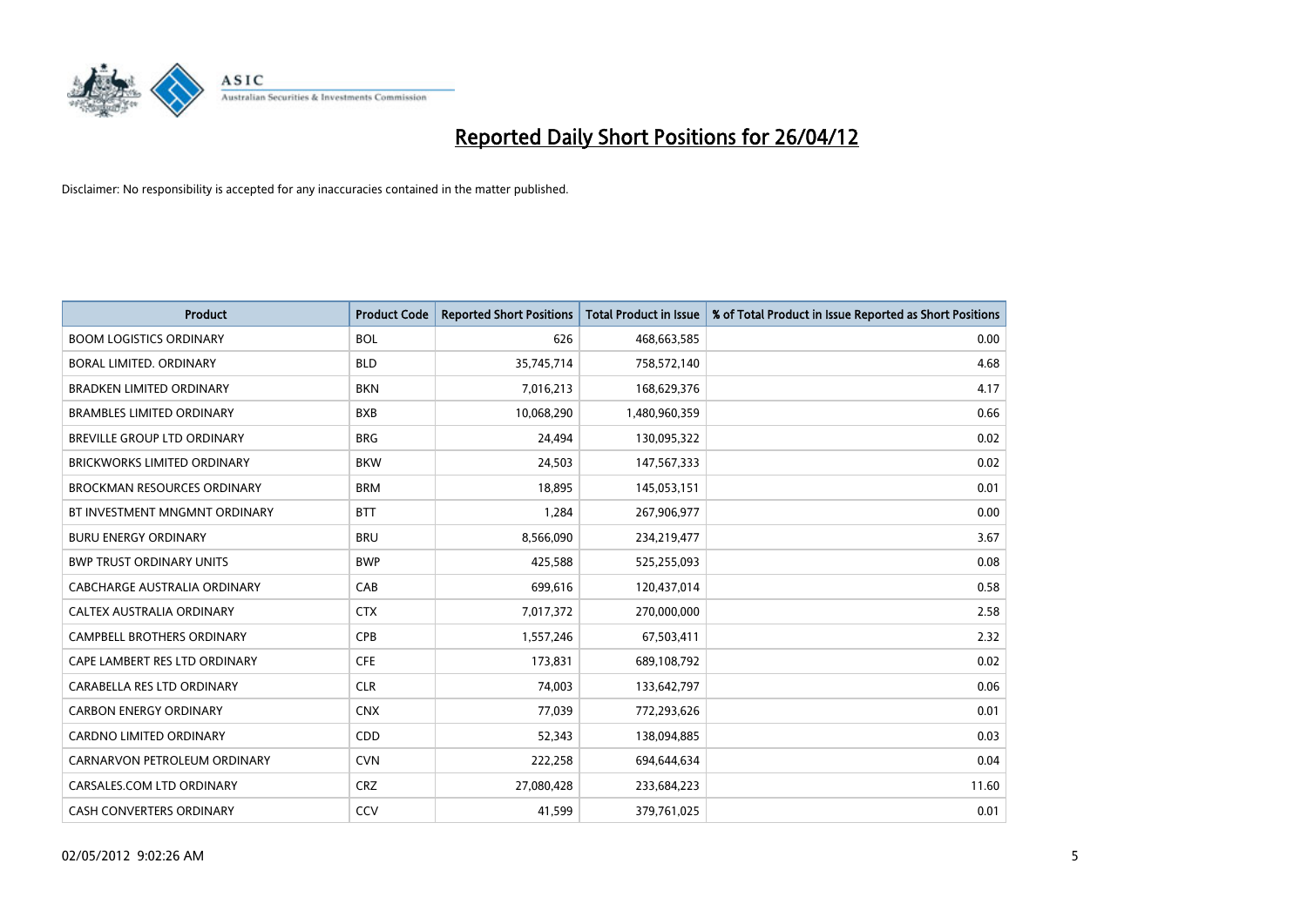

| <b>Product</b>                           | <b>Product Code</b> | <b>Reported Short Positions</b> | <b>Total Product in Issue</b> | % of Total Product in Issue Reported as Short Positions |
|------------------------------------------|---------------------|---------------------------------|-------------------------------|---------------------------------------------------------|
| CENTRO RETAIL AUST ORD/UNIT STAPLED SEC  | <b>CRF</b>          | 9,865,869                       | 1,340,723,189                 | 0.72                                                    |
| CERAMIC FUEL CELLS ORDINARY              | <b>CFU</b>          | 150,740                         | 1,366,298,863                 | 0.00                                                    |
| <b>CFS RETAIL PROPERTY UNITS</b>         | <b>CFX</b>          | 60,533,294                      | 2,839,591,911                 | 2.18                                                    |
| CGA MINING LIMITED ORDINARY              | CGX                 | 155,750                         | 337,725,726                   | 0.04                                                    |
| CHALLENGER DIV.PRO. STAPLED UNITS        | <b>CDI</b>          | 139,930                         | 883,903,667                   | 0.01                                                    |
| <b>CHALLENGER INFRAST, STAPLED UNITS</b> | <b>CIF</b>          | 139,576                         | 316,223,785                   | 0.05                                                    |
| <b>CHALLENGER LIMITED ORDINARY</b>       | <b>CGF</b>          | 4,056,388                       | 546,855,644                   | 0.73                                                    |
| CHARTER HALL GROUP STAPLED US PROHIBIT.  | <b>CHC</b>          | 195,689                         | 308,653,497                   | 0.07                                                    |
| <b>CHARTER HALL OFFICE UNIT</b>          | CQO                 | 230,226                         | 493,319,730                   | 0.04                                                    |
| <b>CHARTER HALL RETAIL UNITS</b>         | <b>COR</b>          | 873,428                         | 299,628,571                   | 0.28                                                    |
| <b>CHORUS LIMITED ORDINARY</b>           | <b>CNU</b>          | 1,044,174                       | 385,082,123                   | 0.28                                                    |
| CITIGOLD CORP LTD ORDINARY               | <b>CTO</b>          | 1,355,317                       | 1,105,078,301                 | 0.12                                                    |
| <b>CLOUGH LIMITED ORDINARY</b>           | <b>CLO</b>          | 56,050                          | 773,313,572                   | 0.00                                                    |
| <b>CNPR GRP UNITS/ORD STAPLED</b>        | <b>CNP</b>          | 2,537                           | 972,414,514                   | 0.00                                                    |
| COAL OF AFRICA LTD ORDINARY              | <b>CZA</b>          | 1,555,134                       | 662,484,573                   | 0.24                                                    |
| COALSPUR MINES LTD ORDINARY              | <b>CPL</b>          | 9,339,580                       | 620,729,899                   | 1.48                                                    |
| COALWORKS LIMITED ORDINARY               | <b>CWK</b>          | 60,978                          | 171,618,964                   | 0.04                                                    |
| COBAR CONSOLIDATED ORDINARY              | CCU                 | 262,926                         | 208,893,687                   | 0.12                                                    |
| COCA-COLA AMATIL ORDINARY                | <b>CCL</b>          | 11,732,899                      | 761,319,007                   | 1.51                                                    |
| COCHLEAR LIMITED ORDINARY                | <b>COH</b>          | 6,330,563                       | 56,929,432                    | 11.12                                                   |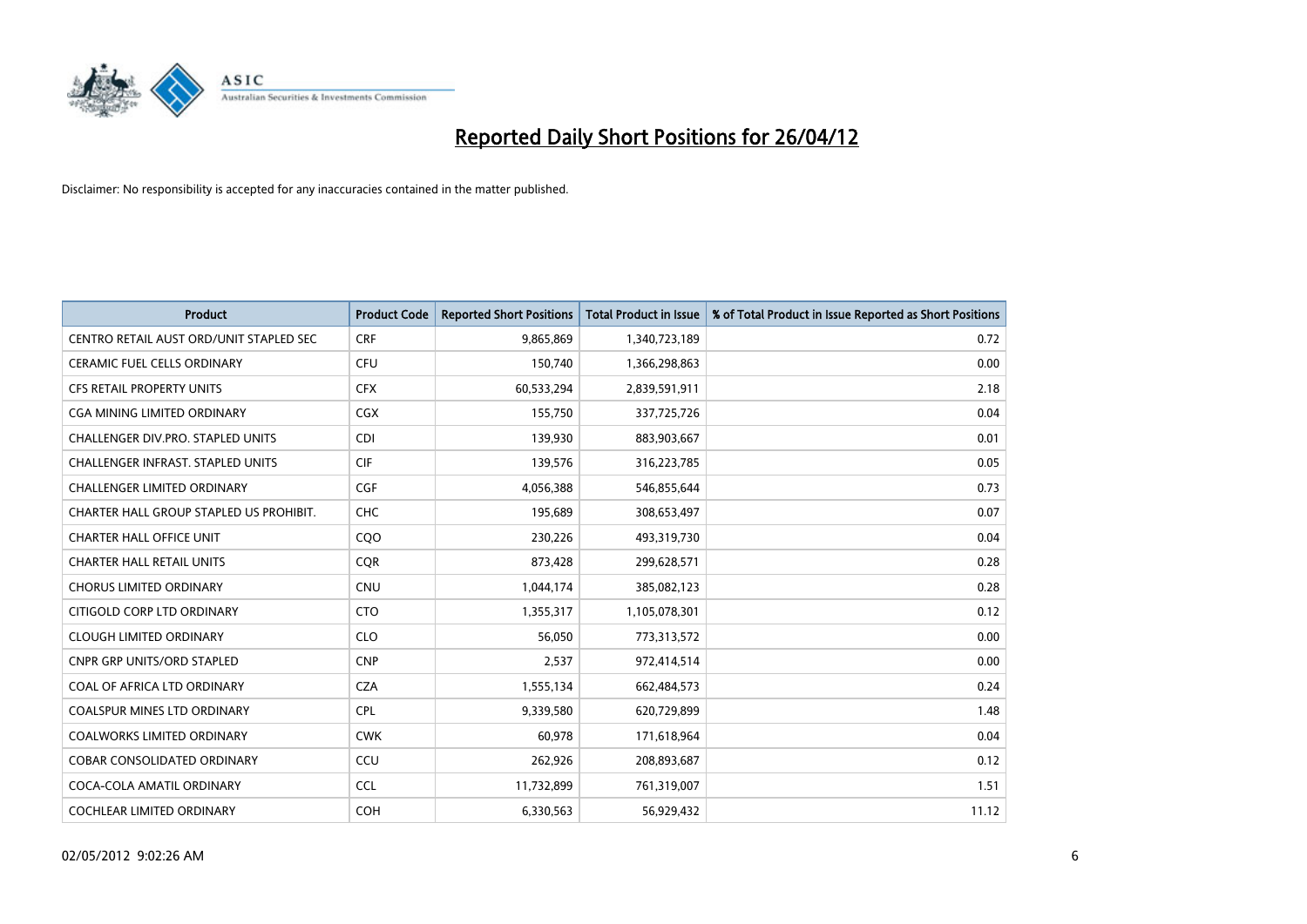

| <b>Product</b>                          | <b>Product Code</b> | <b>Reported Short Positions</b> | <b>Total Product in Issue</b> | % of Total Product in Issue Reported as Short Positions |
|-----------------------------------------|---------------------|---------------------------------|-------------------------------|---------------------------------------------------------|
| <b>COCKATOO COAL ORDINARY</b>           | <b>COK</b>          | 4,887,491                       | 1,016,746,908                 | 0.48                                                    |
| <b>COKAL LTD ORDINARY</b>               | <b>CKA</b>          | 95,452                          | 411,046,892                   | 0.02                                                    |
| <b>COLLINS FOODS LTD ORDINARY</b>       | <b>CKF</b>          | 23,670                          | 93,000,003                    | 0.03                                                    |
| COMMONWEALTH BANK, ORDINARY             | <b>CBA</b>          | 26,945,206                      | 1,592,154,780                 | 1.66                                                    |
| COMMONWEALTH PROP ORDINARY UNITS        | <b>CPA</b>          | 32,897,338                      | 2,389,601,065                 | 1.39                                                    |
| <b>COMPASS RESOURCES ORDINARY</b>       | <b>CMR</b>          | 63,000                          | 1,403,744,100                 | 0.00                                                    |
| <b>COMPUTERSHARE LTD ORDINARY</b>       | <b>CPU</b>          | 7,706,625                       | 555,664,059                   | 1.39                                                    |
| CONSOLIDATED MEDIA. ORDINARY            | <b>CMJ</b>          | 1,477,266                       | 561,834,996                   | 0.26                                                    |
| CONTINENTAL COAL LTD ORDINARY           | <b>CCC</b>          | 271,727                         | 421,018,421                   | 0.07                                                    |
| <b>COOPER ENERGY LTD ORDINARY</b>       | <b>COE</b>          | 326,438                         | 292,791,528                   | 0.11                                                    |
| <b>CREDIT CORP GROUP ORDINARY</b>       | <b>CCP</b>          | 4,756                           | 45,571,114                    | 0.01                                                    |
| <b>CROMWELL PROP STAPLED SECURITIES</b> | <b>CMW</b>          | 96,614                          | 1,168,086,516                 | 0.01                                                    |
| <b>CROWN LIMITED ORDINARY</b>           | <b>CWN</b>          | 3,930,180                       | 728,394,185                   | 0.56                                                    |
| <b>CSG LIMITED ORDINARY</b>             | CSV                 | 758,440                         | 282,567,499                   | 0.27                                                    |
| <b>CSL LIMITED ORDINARY</b>             | <b>CSL</b>          | 6,948,784                       | 514,490,422                   | 1.33                                                    |
| <b>CSR LIMITED ORDINARY</b>             | <b>CSR</b>          | 30,970,445                      | 506,000,315                   | 6.11                                                    |
| <b>CUDECO LIMITED ORDINARY</b>          | CDU                 | 3,204,100                       | 190,709,873                   | 1.68                                                    |
| <b>CUE ENERGY RESOURCE ORDINARY</b>     | <b>CUE</b>          | 3,085,162                       | 698,119,720                   | 0.44                                                    |
| <b>CUSTOMERS LIMITED ORDINARY</b>       | <b>CUS</b>          | 11,936                          | 134,869,357                   | 0.01                                                    |
| DART ENERGY LTD ORDINARY                | <b>DTE</b>          | 16,650,975                      | 736,141,536                   | 2.27                                                    |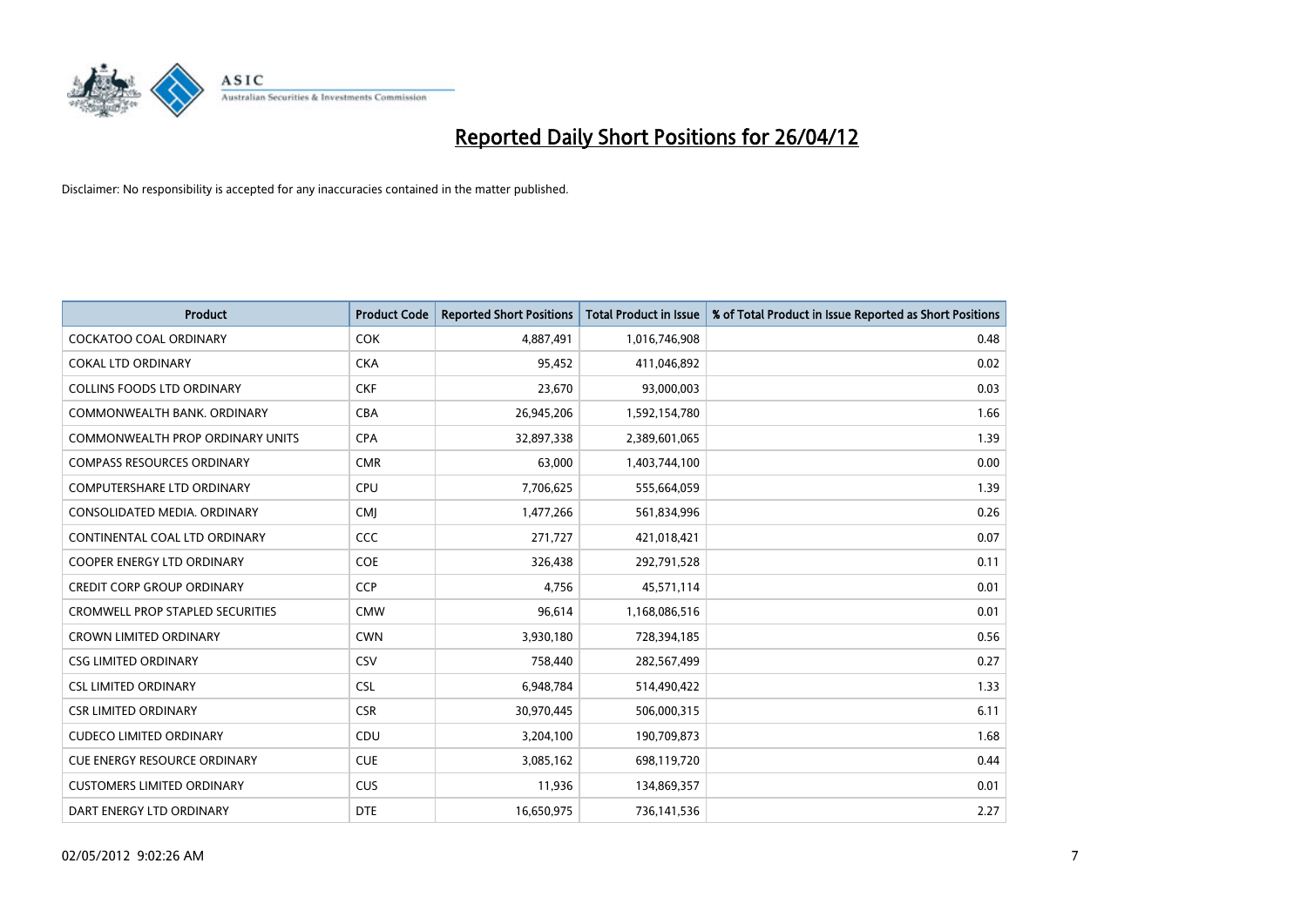

| <b>Product</b>                       | <b>Product Code</b> | <b>Reported Short Positions</b> | <b>Total Product in Issue</b> | % of Total Product in Issue Reported as Short Positions |
|--------------------------------------|---------------------|---------------------------------|-------------------------------|---------------------------------------------------------|
| DAVID JONES LIMITED ORDINARY         | <b>DJS</b>          | 53,769,670                      | 524,940,325                   | 10.27                                                   |
| <b>DECMIL GROUP LIMITED ORDINARY</b> | <b>DCG</b>          | 678,295                         | 166,492,757                   | 0.41                                                    |
| DEEP YELLOW LIMITED ORDINARY         | <b>DYL</b>          | 375                             | 1,128,736,403                 | 0.00                                                    |
| DEXUS PROPERTY GROUP STAPLED UNITS   | <b>DXS</b>          | 16,188,726                      | 4,839,024,176                 | 0.32                                                    |
| DISCOVERY METALS LTD ORDINARY        | <b>DML</b>          | 9,834,451                       | 442,128,231                   | 2.25                                                    |
| DOMINO PIZZA ENTERPR ORDINARY        | <b>DMP</b>          | 334,696                         | 69,899,674                    | 0.48                                                    |
| DOWNER EDI LIMITED ORDINARY          | <b>DOW</b>          | 6,224,436                       | 429,100,296                   | 1.45                                                    |
| DRILLSEARCH ENERGY ORDINARY          | <b>DLS</b>          | 3,189,056                       | 337,449,196                   | 0.93                                                    |
| DUET GROUP STAPLED US PROHIBIT.      | <b>DUE</b>          | 12,872,191                      | 1,109,831,386                 | 1.16                                                    |
| DULUXGROUP LIMITED ORDINARY          | <b>DLX</b>          | 8,158,251                       | 367,456,259                   | 2.21                                                    |
| ECHO ENTERTAINMENT ORDINARY          | EGP                 | 57,579,571                      | 688,019,737                   | 8.37                                                    |
| <b>ELDERS LIMITED ORDINARY</b>       | <b>ELD</b>          | 19,995,342                      | 448,598,480                   | 4.45                                                    |
| ELDORADO GOLD CORP CDI 1:1           | EAU                 | 53,050                          | 7,235,235                     | 0.73                                                    |
| ELEMENTAL MINERALS ORDINARY          | <b>ELM</b>          | 388,271                         | 243,614,280                   | 0.14                                                    |
| ELEMENTOS LIMITED ORDINARY           | <b>ELT</b>          | 16                              | 82,383,526                    | 0.00                                                    |
| <b>EMECO HOLDINGS ORDINARY</b>       | <b>EHL</b>          | 2,029,075                       | 631,237,586                   | 0.31                                                    |
| <b>ENDEAVOUR MIN CORP CDI 1:1</b>    | <b>EVR</b>          | 31,684                          | 119,047,006                   | 0.01                                                    |
| <b>ENERGY RESOURCES ORDINARY 'A'</b> | <b>ERA</b>          | 7,395,353                       | 517,725,062                   | 1.42                                                    |
| <b>ENERGY WORLD CORPOR, ORDINARY</b> | <b>EWC</b>          | 25,365,113                      | 1,734,166,672                 | 1.44                                                    |
| <b>ENVESTRA LIMITED ORDINARY</b>     | <b>ENV</b>          | 6,831,137                       | 1,547,890,032                 | 0.44                                                    |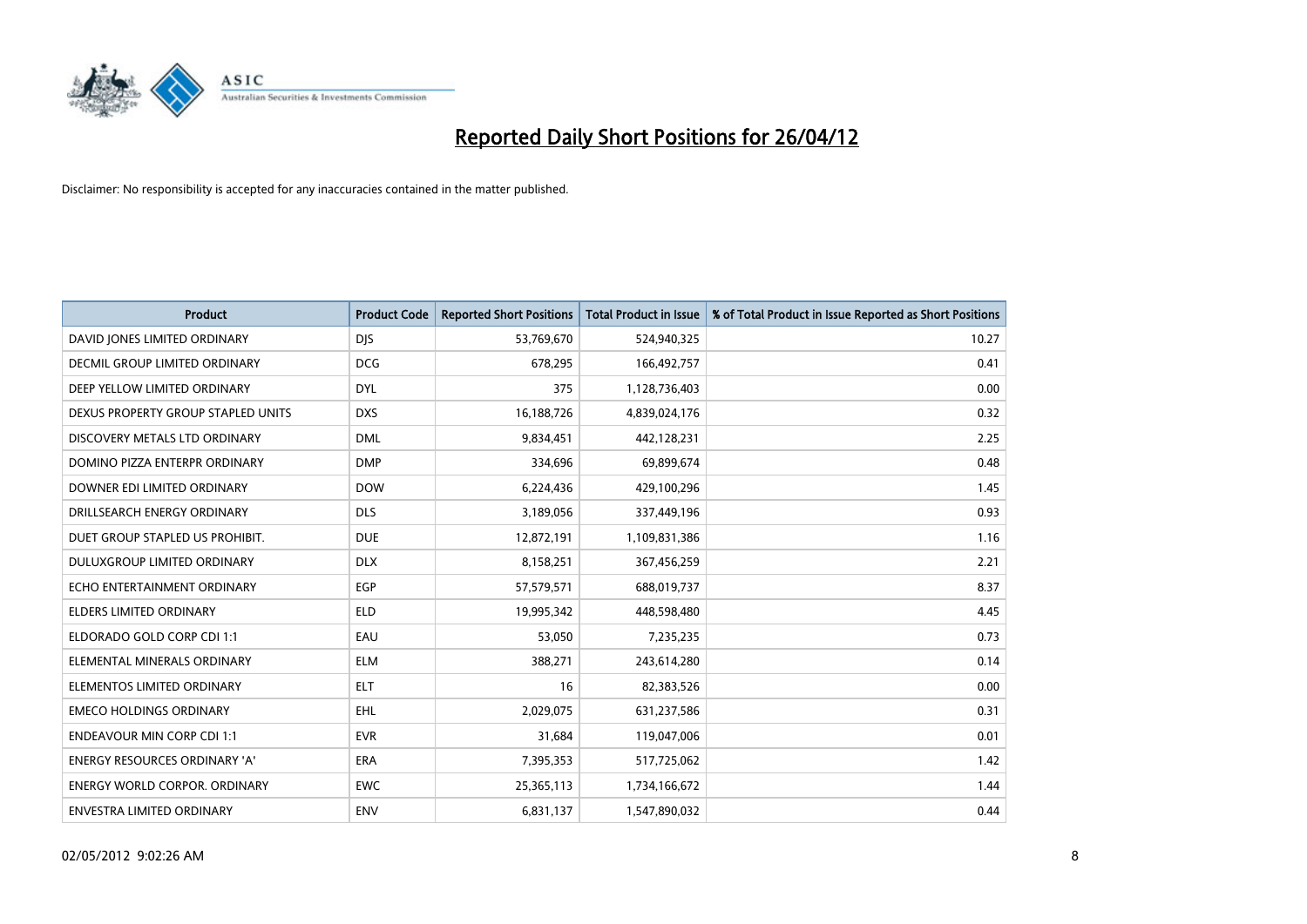

| <b>Product</b>                        | <b>Product Code</b> | <b>Reported Short Positions</b> | <b>Total Product in Issue</b> | % of Total Product in Issue Reported as Short Positions |
|---------------------------------------|---------------------|---------------------------------|-------------------------------|---------------------------------------------------------|
| EQUATORIAL RES LTD ORDINARY           | EQX                 | 118,716                         | 115,148,553                   | 0.10                                                    |
| EVOLUTION MINING LTD ORDINARY         | <b>EVN</b>          | 2,688,215                       | 707,105,713                   | 0.38                                                    |
| <b>EXCO RESOURCES LTD ORDINARY</b>    | <b>EXS</b>          | 50,060                          | 356,044,187                   | 0.01                                                    |
| FAIRFAX MEDIA LTD ORDINARY            | <b>FXJ</b>          | 259,732,628                     | 2,351,955,725                 | 11.06                                                   |
| <b>FANTASTIC HOLDINGS ORDINARY</b>    | <b>FAN</b>          | 99,000                          | 102,739,538                   | 0.10                                                    |
| <b>FAR LTD ORDINARY</b>               | <b>FAR</b>          | 25,000,000                      | 2,430,080,157                 | 1.03                                                    |
| FISHER & PAYKEL H. ORDINARY           | <b>FPH</b>          | 7,000                           | 530,053,399                   | 0.00                                                    |
| FKP PROPERTY GROUP STAPLED SECURITIES | <b>FKP</b>          | 37,864,739                      | 1,211,033,858                 | 3.12                                                    |
| FLEETWOOD CORP ORDINARY               | <b>FWD</b>          | 108,337                         | 59,170,665                    | 0.18                                                    |
| FLETCHER BUILDING ORDINARY            | <b>FBU</b>          | 11,844,539                      | 682,866,936                   | 1.73                                                    |
| FLEXIGROUP LIMITED ORDINARY           | FXL                 | 32,437                          | 279,911,147                   | 0.00                                                    |
| <b>FLIGHT CENTRE ORDINARY</b>         | <b>FLT</b>          | 10,147,892                      | 100,024,697                   | 10.14                                                   |
| FLINDERS MINES LTD ORDINARY           | <b>FMS</b>          | 91,772                          | 1,821,300,404                 | 0.01                                                    |
| <b>FOCUS MINERALS LTD ORDINARY</b>    | <b>FML</b>          | 569,558                         | 4,320,773,701                 | 0.01                                                    |
| <b>FORGE GROUP LIMITED ORDINARY</b>   | FGE                 | 345,030                         | 83,469,014                    | 0.40                                                    |
| FORTESCUE METALS GRP ORDINARY         | <b>FMG</b>          | 115,787,598                     | 3,113,798,659                 | 3.69                                                    |
| <b>G.U.D. HOLDINGS ORDINARY</b>       | GUD                 | 1,091,691                       | 70,803,455                    | 1.53                                                    |
| <b>GALAXY RESOURCES ORDINARY</b>      | GXY                 | 6,505,327                       | 358,929,087                   | 1.80                                                    |
| <b>GEODYNAMICS LIMITED ORDINARY</b>   | GDY                 | 850                             | 406,452,608                   | 0.00                                                    |
| <b>GINDALBIE METALS LTD ORDINARY</b>  | GBG                 | 34,452,090                      | 1,247,487,454                 | 2.76                                                    |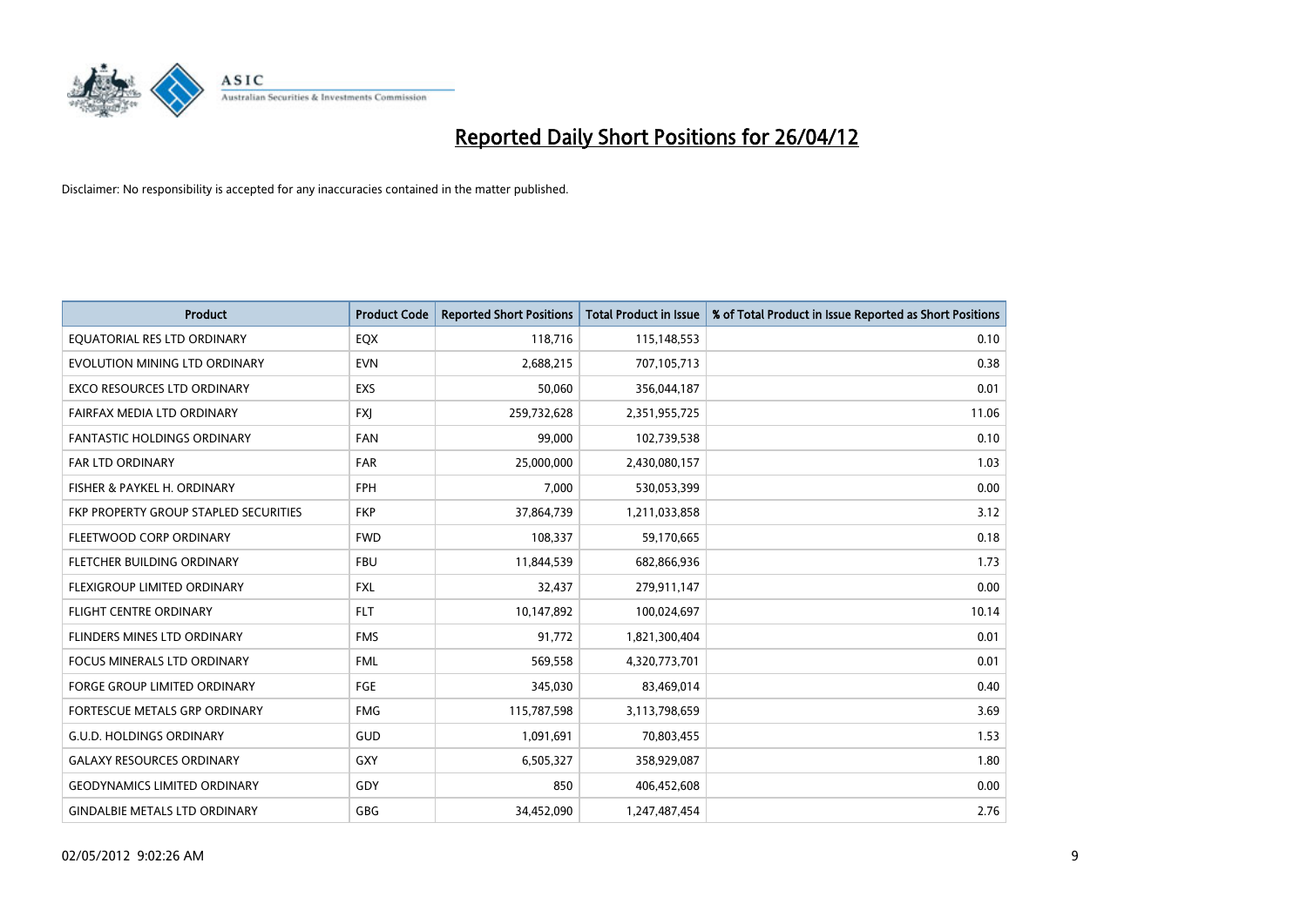

| <b>Product</b>                                   | <b>Product Code</b> | <b>Reported Short Positions</b> | <b>Total Product in Issue</b> | % of Total Product in Issue Reported as Short Positions |
|--------------------------------------------------|---------------------|---------------------------------|-------------------------------|---------------------------------------------------------|
| <b>GLOBAL CONSTRUCTION ORDINARY</b>              | GCS                 | 51,132                          | 116,374,741                   | 0.04                                                    |
| <b>GLOUCESTER COAL ORDINARY</b>                  | GCL                 | 1,240,951                       | 202,905,967                   | 0.58                                                    |
| <b>GOLD ROAD RES LTD ORDINARY</b>                | GOR                 | 373,068                         | 389,950,665                   | 0.10                                                    |
| <b>GOODMAN FIELDER, ORDINARY</b>                 | GFF                 | 31,101,139                      | 1,955,559,207                 | 1.56                                                    |
| <b>GOODMAN GROUP STAPLED US PROHIBIT.</b>        | <b>GMG</b>          | 17,520,013                      | 1,549,551,920                 | 1.12                                                    |
| <b>GPT GROUP STAPLED SEC.</b>                    | GPT                 | 9,079,863                       | 1,795,093,746                 | 0.50                                                    |
| <b>GRAINCORP LIMITED A CLASS ORDINARY</b>        | <b>GNC</b>          | 674,933                         | 198,318,900                   | 0.34                                                    |
| <b>GRANGE RESOURCES, ORDINARY</b>                | <b>GRR</b>          | 81,233                          | 1,154,766,592                 | 0.00                                                    |
| <b>GREENLAND MIN EN LTD ORDINARY</b>             | GGG                 | 3,323,381                       | 416,390,488                   | 0.79                                                    |
| <b>GROWTHPOINT PROPERTY ORD/UNIT STAPLED SEC</b> | GOZ                 | 101,324                         | 291,904,374                   | 0.03                                                    |
| <b>GRYPHON MINERALS LTD ORDINARY</b>             | GRY                 | 4,993,187                       | 348,264,983                   | 1.43                                                    |
| <b>GUILDFORD COAL LTD ORDINARY</b>               | <b>GUF</b>          | 1,348,931                       | 275,363,771                   | 0.49                                                    |
| <b>GUNNS LIMITED ORDINARY</b>                    | <b>GNS</b>          | 61,365,320                      | 848,401,559                   | 7.22                                                    |
| <b>GWA GROUP LTD ORDINARY</b>                    | <b>GWA</b>          | 14,827,885                      | 302,005,514                   | 4.91                                                    |
| HARVEY NORMAN ORDINARY                           | <b>HVN</b>          | 77,725,609                      | 1,062,316,784                 | 7.29                                                    |
| HASTIE GROUP LIMITED ORDINARY                    | <b>HST</b>          | 248,056                         | 137,353,504                   | 0.18                                                    |
| HASTINGS DIVERSIFIED STAPLED SECURITY            | <b>HDF</b>          | 2,052,962                       | 530,001,072                   | 0.37                                                    |
| <b>HENDERSON GROUP CDI 1:1</b>                   | <b>HGG</b>          | 15,036,766                      | 669,889,446                   | 2.26                                                    |
| HFA HOLDINGS LIMITED ORDINARY                    | <b>HFA</b>          | 3,809                           | 117,332,831                   | 0.00                                                    |
| <b>HIGHLANDS PACIFIC ORDINARY</b>                | <b>HIG</b>          | 77,597                          | 686,202,481                   | 0.01                                                    |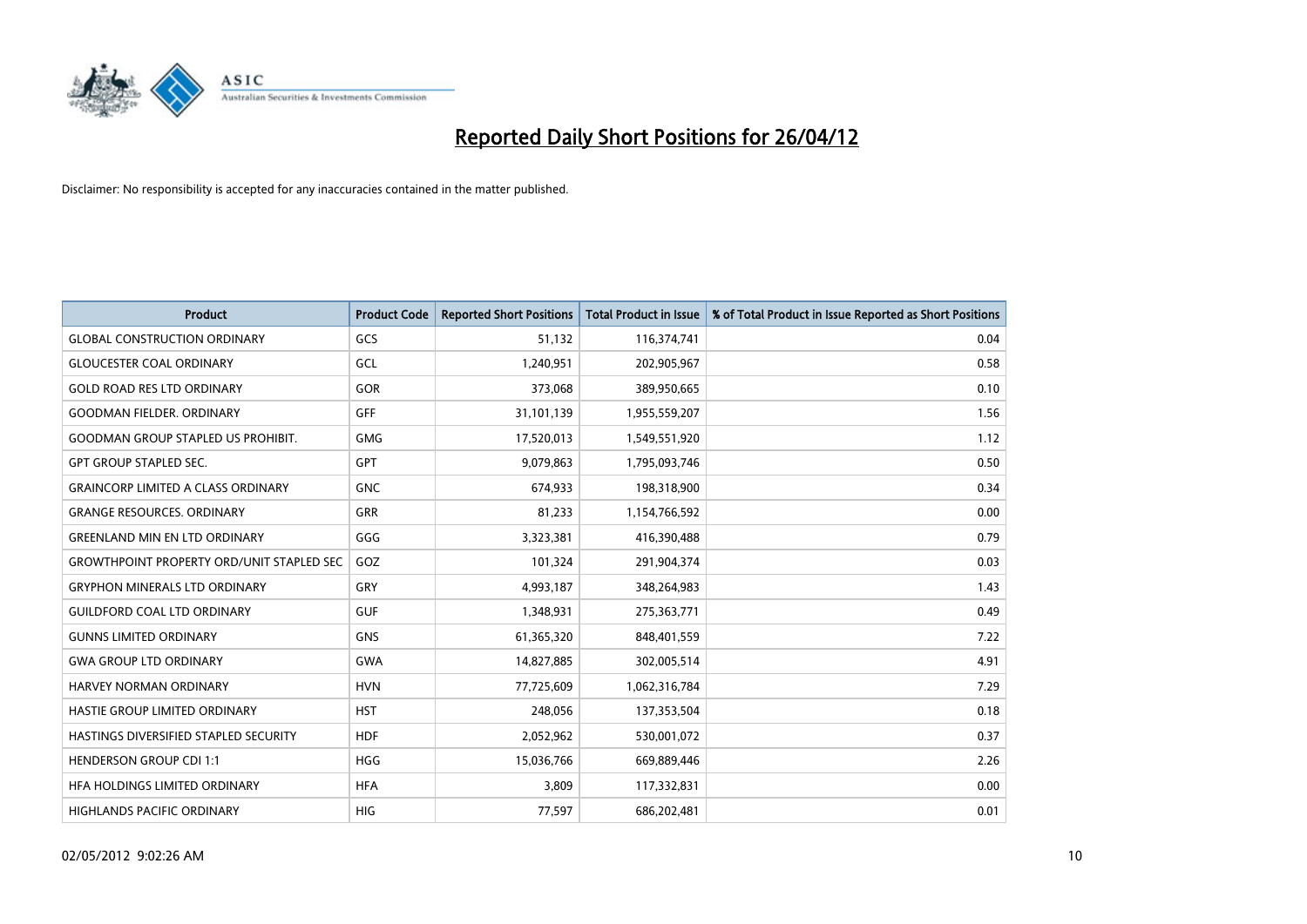

| <b>Product</b>                           | <b>Product Code</b> | <b>Reported Short Positions</b> | <b>Total Product in Issue</b> | % of Total Product in Issue Reported as Short Positions |
|------------------------------------------|---------------------|---------------------------------|-------------------------------|---------------------------------------------------------|
| HILLGROVE RES LTD ORDINARY               | <b>HGO</b>          | 12,137,357                      | 793,698,575                   | 1.52                                                    |
| HILLS HOLDINGS LTD ORDINARY              | <b>HIL</b>          | 3,483,595                       | 246,500,444                   | 1.39                                                    |
| HORIZON OIL LIMITED ORDINARY             | <b>HZN</b>          | 28,493,867                      | 1,130,811,515                 | 2.53                                                    |
| <b>IINET LIMITED ORDINARY</b>            | <b>IIN</b>          | 21,740                          | 160,968,847                   | 0.00                                                    |
| <b>ILUKA RESOURCES ORDINARY</b>          | <b>ILU</b>          | 27,168,413                      | 418,700,517                   | 6.48                                                    |
| <b>IMDEX LIMITED ORDINARY</b>            | <b>IMD</b>          | 271,056                         | 207,750,426                   | 0.13                                                    |
| IMF (AUSTRALIA) LTD ORDINARY             | <b>IMF</b>          | 180,800                         | 123,828,193                   | 0.14                                                    |
| <b>INCITEC PIVOT ORDINARY</b>            | IPL                 | 6,526,175                       | 1,628,730,107                 | 0.38                                                    |
| INDEPENDENCE GROUP ORDINARY              | <b>IGO</b>          | 8,902,021                       | 232,882,535                   | 3.82                                                    |
| <b>INDOPHIL RESOURCES ORDINARY</b>       | <b>IRN</b>          | 901,493                         | 1,203,146,194                 | 0.06                                                    |
| <b>INDUSTREA LIMITED ORDINARY</b>        | <b>IDL</b>          | 577,528                         | 370,268,218                   | 0.17                                                    |
| <b>INFIGEN ENERGY STAPLED SECURITIES</b> | <b>IFN</b>          | 4,380,675                       | 762,265,972                   | 0.59                                                    |
| <b>INSURANCE AUSTRALIA ORDINARY</b>      | IAG                 | 3,226,248                       | 2,079,034,021                 | 0.13                                                    |
| INTEGRA MINING LTD, ORDINARY             | <b>IGR</b>          | 3,865,226                       | 846,293,881                   | 0.46                                                    |
| <b>INTREPID MINES ORDINARY</b>           | <b>IAU</b>          | 5,635,085                       | 524,456,741                   | 1.08                                                    |
| INVESTA OFFICE FUND STAPLED SECURITIES   | <b>IOF</b>          | 1,624,314                       | 614,047,458                   | 0.25                                                    |
| <b>INVOCARE LIMITED ORDINARY</b>         | <b>IVC</b>          | 2,498,412                       | 110,030,298                   | 2.27                                                    |
| ION LIMITED ORDINARY                     | <b>ION</b>          | 164,453                         | 256,365,105                   | 0.06                                                    |
| <b>IOOF HOLDINGS LTD ORDINARY</b>        | IFL                 | 1,101,270                       | 229,794,395                   | 0.47                                                    |
| <b>IRESS MARKET TECH. ORDINARY</b>       | <b>IRE</b>          | 2,134,691                       | 127,036,010                   | 1.68                                                    |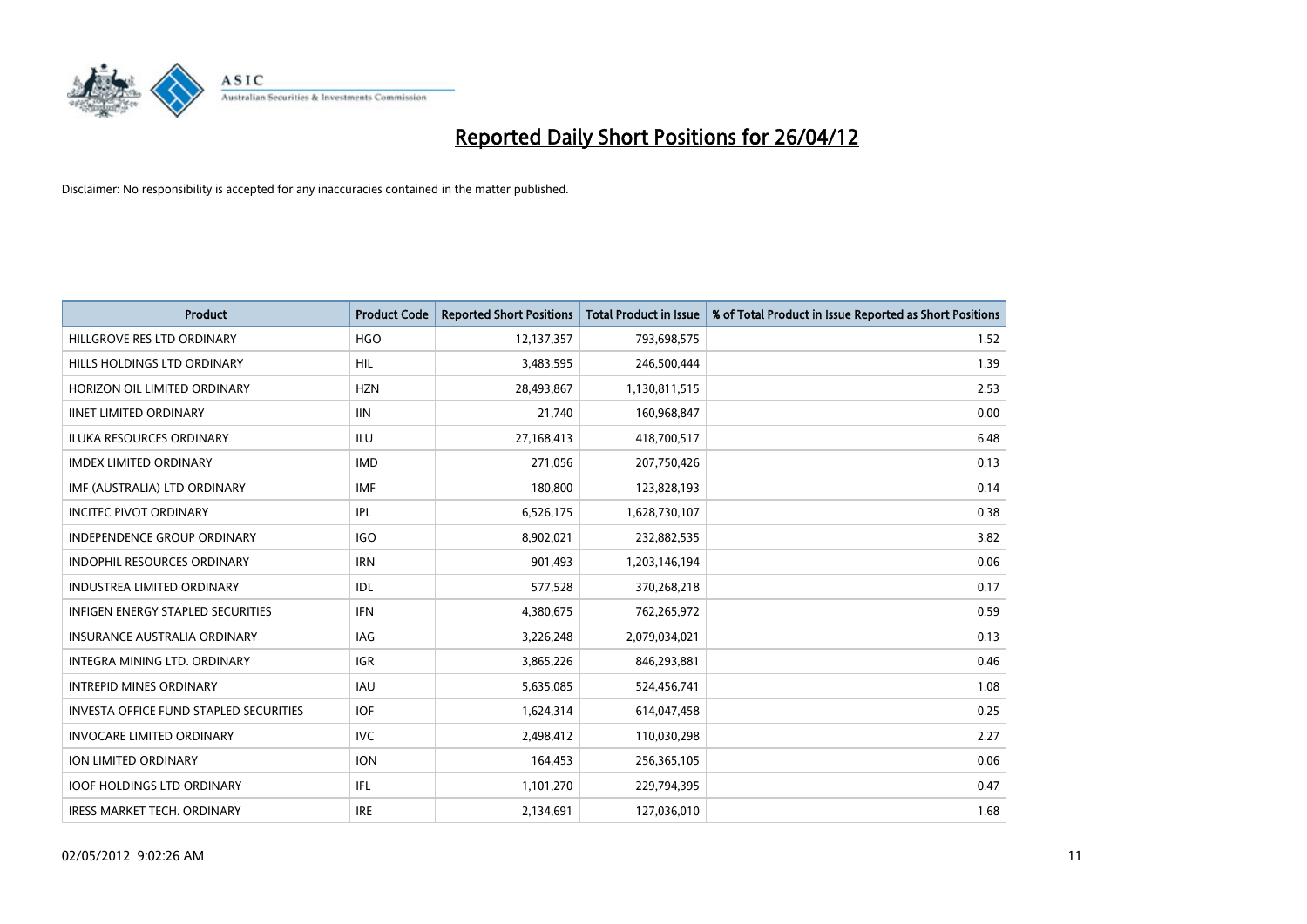

| <b>Product</b>                            | <b>Product Code</b> | <b>Reported Short Positions</b> | <b>Total Product in Issue</b> | % of Total Product in Issue Reported as Short Positions |
|-------------------------------------------|---------------------|---------------------------------|-------------------------------|---------------------------------------------------------|
| <b>IRON ORE HOLDINGS ORDINARY</b>         | <b>IOH</b>          | 39,352                          | 166,637,005                   | 0.02                                                    |
| ISHARES MSCI AUS 200 ISHARES MSCI AUS 200 | <b>IOZ</b>          | 65,887                          | 4,352,373                     | 1.51                                                    |
| <b>ISHARES MSCI BRIC CDI 1:1</b>          | <b>IBK</b>          | 7,178                           | 3,650,000                     | 0.20                                                    |
| ISHARES MSCI HK CDI 1:1                   | <b>IHK</b>          | 2,638                           | 120,375,000                   | 0.00                                                    |
| ISHARES MSCI JAPAN CDI 1:1                | <b>IIP</b>          | 44,400                          | 822,000,000                   | 0.01                                                    |
| ISHARES S&P HIGH DIV ISHARES S&P HIGH DIV | <b>IHD</b>          | 95,719                          | 2,903,027                     | 3.30                                                    |
| ISHARES SMALL ORDS ISHARES SMALL ORDS     | <b>ISO</b>          | 723,617                         | 5,703,165                     | 12.69                                                   |
| <b>IVANHOE AUSTRALIA ORDINARY</b>         | <b>IVA</b>          | 1,993,402                       | 553,921,745                   | 0.35                                                    |
| JAMES HARDIE INDUST CHESS DEPOSITARY INT  | <b>IHX</b>          | 16,663,875                      | 437,175,963                   | 3.78                                                    |
| <b>JB HI-FI LIMITED ORDINARY</b>          | <b>JBH</b>          | 22,857,851                      | 98,850,643                    | 23.11                                                   |
| <b>JUPITER MINES ORDINARY</b>             | <b>IMS</b>          | 50,383                          | 1,806,834,044                 | 0.00                                                    |
| <b>KAGARA LTD ORDINARY</b>                | KZL                 | 10,132,296                      | 798,953,117                   | 1.25                                                    |
| KANGAROO RES LTD ORDINARY                 | <b>KRL</b>          | 183,105                         | 3,434,430,012                 | 0.00                                                    |
| KAROON GAS AUSTRALIA ORDINARY             | <b>KAR</b>          | 1,032,386                       | 221,420,769                   | 0.45                                                    |
| KATHMANDU HOLD LTD ORDINARY               | <b>KMD</b>          | 1,746,230                       | 200,000,000                   | 0.87                                                    |
| <b>KBL MINING LIMITED ORDINARY</b>        | <b>KBL</b>          | 1,820                           | 241,361,631                   | 0.00                                                    |
| KENTOR GOLD LIMITED ORDINARY              | KGL                 | 11,590                          | 106,209,874                   | 0.01                                                    |
| <b>KEYBRIDGE CAPITAL ORDINARY</b>         | <b>KBC</b>          | 1                               | 172,070,564                   | 0.00                                                    |
| KINGSGATE CONSOLID. ORDINARY              | <b>KCN</b>          | 5,271,263                       | 151,169,756                   | 3.49                                                    |
| KINGSROSE MINING LTD ORDINARY             | <b>KRM</b>          | 91,288                          | 279,355,062                   | 0.02                                                    |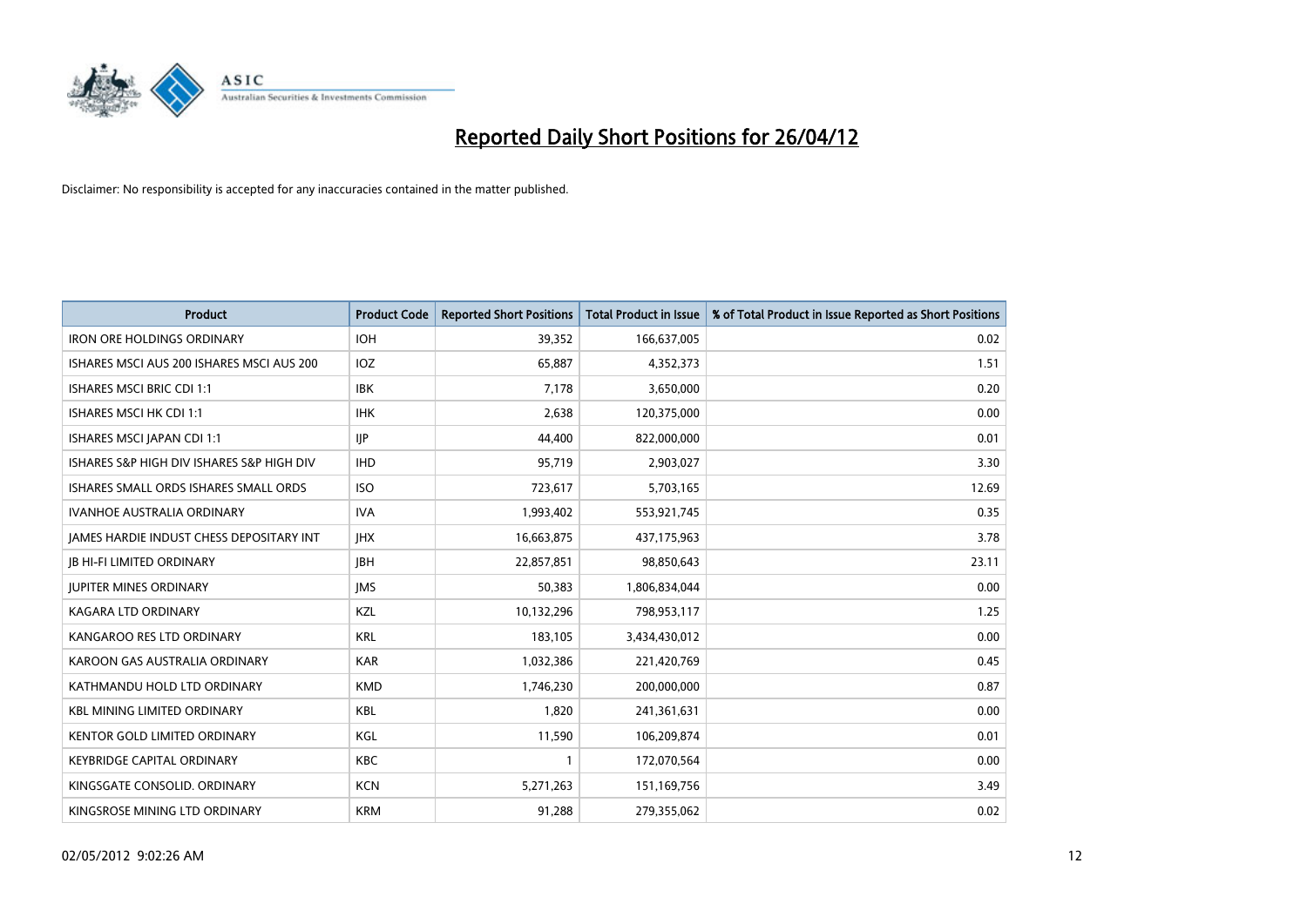

| <b>Product</b>                        | <b>Product Code</b> | <b>Reported Short Positions</b> | <b>Total Product in Issue</b> | % of Total Product in Issue Reported as Short Positions |
|---------------------------------------|---------------------|---------------------------------|-------------------------------|---------------------------------------------------------|
| LEIGHTON HOLDINGS ORDINARY            | LEI                 | 10,249,615                      | 337,087,596                   | 3.01                                                    |
| LEND LEASE GROUP UNIT/ORD STAPLED     | LLC                 | 4,477,050                       | 572,789,827                   | 0.79                                                    |
| LINC ENERGY LTD ORDINARY              | <b>LNC</b>          | 16,899,401                      | 504,487,631                   | 3.34                                                    |
| LIQUEFIED NATURAL ORDINARY            | <b>LNG</b>          | 272,800                         | 267,699,015                   | 0.10                                                    |
| LYNAS CORPORATION ORDINARY            | <b>LYC</b>          | 161,936,983                     | 1,714,496,913                 | 9.45                                                    |
| <b>M2 TELECOMMUNICATION ORDINARY</b>  | <b>MTU</b>          | 1,938,841                       | 124,996,410                   | 1.54                                                    |
| M2 TELECOMMUNICATION RIGHTS 04-MAY-12 | <b>MTUR</b>         | 1,476                           | 31,249,103                    | 0.00                                                    |
| <b>MACA LIMITED ORDINARY</b>          | <b>MLD</b>          | 249,591                         | 150,000,000                   | 0.17                                                    |
| <b>MACMAHON HOLDINGS ORDINARY</b>     | <b>MAH</b>          | 6,624,076                       | 738,631,705                   | 0.92                                                    |
| MACO ATLAS ROADS GRP ORDINARY STAPLED | <b>MOA</b>          | 8,105,732                       | 464,279,594                   | 1.74                                                    |
| MACQUARIE GROUP LTD ORDINARY          | <b>MOG</b>          | 8,574,831                       | 348,588,304                   | 2.47                                                    |
| MARENGO MINING ORDINARY               | <b>MGO</b>          | 39,850                          | 1,003,745,113                 | 0.00                                                    |
| <b>MATRIX C &amp; E LTD ORDINARY</b>  | <b>MCE</b>          | 631,917                         | 77,081,507                    | 0.81                                                    |
| <b>MAVERICK DRILLING ORDINARY</b>     | <b>MAD</b>          | 210,000                         | 267,454,286                   | 0.08                                                    |
| MCMILLAN SHAKESPEARE ORDINARY         | <b>MMS</b>          | 20,434                          | 74,523,965                    | 0.02                                                    |
| MEDUSA MINING LTD ORDINARY            | <b>MML</b>          | 2,718,273                       | 188,903,911                   | 1.43                                                    |
| MELBOURNE IT LIMITED ORDINARY         | MLB                 | 7,922                           | 81,965,992                    | 0.01                                                    |
| MEO AUSTRALIA LTD ORDINARY            | <b>MEO</b>          | 4,647,662                       | 539,913,260                   | 0.87                                                    |
| <b>MERMAID MARINE ORDINARY</b>        | <b>MRM</b>          | 366,987                         | 219,311,642                   | 0.17                                                    |
| MESOBLAST LIMITED ORDINARY            | <b>MSB</b>          | 15,588,002                      | 284,478,361                   | 5.48                                                    |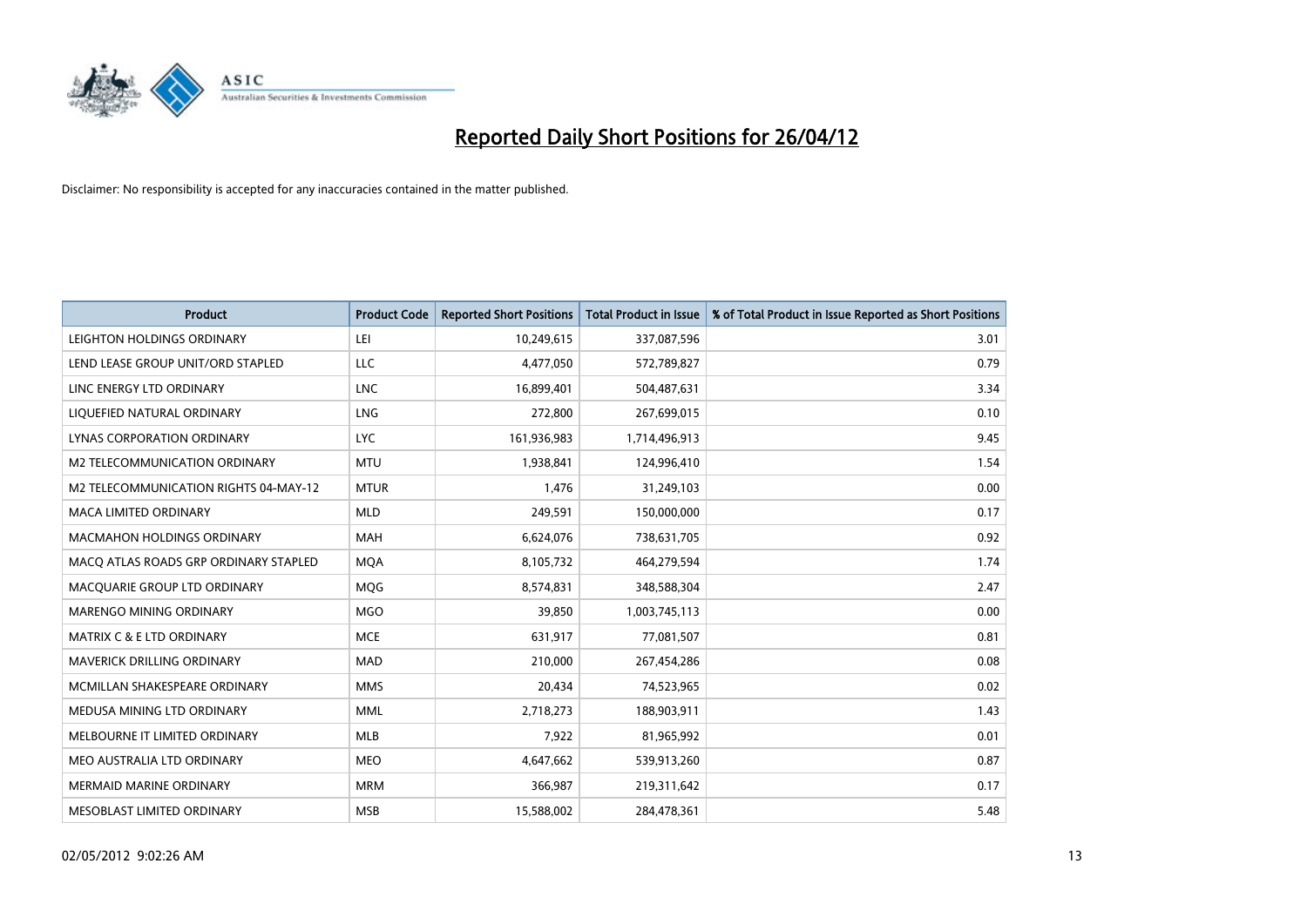

| <b>Product</b>                  | <b>Product Code</b> | <b>Reported Short Positions</b> | <b>Total Product in Issue</b> | % of Total Product in Issue Reported as Short Positions |
|---------------------------------|---------------------|---------------------------------|-------------------------------|---------------------------------------------------------|
| METALS X LIMITED ORDINARY       | <b>MLX</b>          | 321,052                         | 1,320,540,009                 | 0.03                                                    |
| METCASH LIMITED ORDINARY        | <b>MTS</b>          | 38,689,017                      | 771,345,864                   | 5.02                                                    |
| METMINCO LIMITED ORDINARY       | <b>MNC</b>          | 1,910,520                       | 1,749,541,573                 | 0.10                                                    |
| MHM METALS LIMITED ORDINARY     | <b>MHM</b>          | 37,083                          | 104,384,318                   | 0.04                                                    |
| MICLYN EXP OFFSHR ORDINARY      | <b>MIO</b>          | 1,009,197                       | 278,515,705                   | 0.35                                                    |
| MILTON CORPORATION ORDINARY     | <b>MLT</b>          | 12,800                          | 121,625,655                   | 0.01                                                    |
| MINCOR RESOURCES NL ORDINARY    | <b>MCR</b>          | 1,498,819                       | 194,354,889                   | 0.77                                                    |
| MINERAL DEPOSITS ORDINARY       | <b>MDL</b>          | 58,627                          | 83,538,786                    | 0.07                                                    |
| MINERAL RESOURCES, ORDINARY     | <b>MIN</b>          | 1,055,791                       | 184,856,018                   | 0.54                                                    |
| MIRABELA NICKEL LTD ORDINARY    | <b>MBN</b>          | 11,829,344                      | 492,639,590                   | 2.40                                                    |
| MIRVAC GROUP STAPLED SECURITIES | <b>MGR</b>          | 11,019,163                      | 3,418,236,755                 | 0.31                                                    |
| MISSION NEWENERGY ORDINARY      | <b>MBT</b>          | 2,575                           | 9,452,415                     | 0.03                                                    |
| MOLOPO ENERGY LTD ORDINARY      | <b>MPO</b>          | 742,479                         | 245,579,810                   | 0.31                                                    |
| MOLY MINES LIMITED ORDINARY     | <b>MOL</b>          | 65,328                          | 384,893,989                   | 0.02                                                    |
| MONADELPHOUS GROUP ORDINARY     | <b>MND</b>          | 2,390,826                       | 88,674,327                    | 2.69                                                    |
| MORTGAGE CHOICE LTD ORDINARY    | <b>MOC</b>          | 2,242,510                       | 120,319,572                   | 1.86                                                    |
| MOUNT GIBSON IRON ORDINARY      | <b>MGX</b>          | 5,460,585                       | 1,085,433,524                 | 0.49                                                    |
| MOUNT MAGNET SOUTH ORDINARY     | <b>MUM</b>          | 543,548                         | 369,315,612                   | 0.15                                                    |
| MURCHISON METALS LTD ORDINARY   | <b>MMX</b>          | 4,245,235                       | 450,093,277                   | 0.94                                                    |
| MYER HOLDINGS LTD ORDINARY      | <b>MYR</b>          | 73,299,030                      | 583,384,551                   | 12.55                                                   |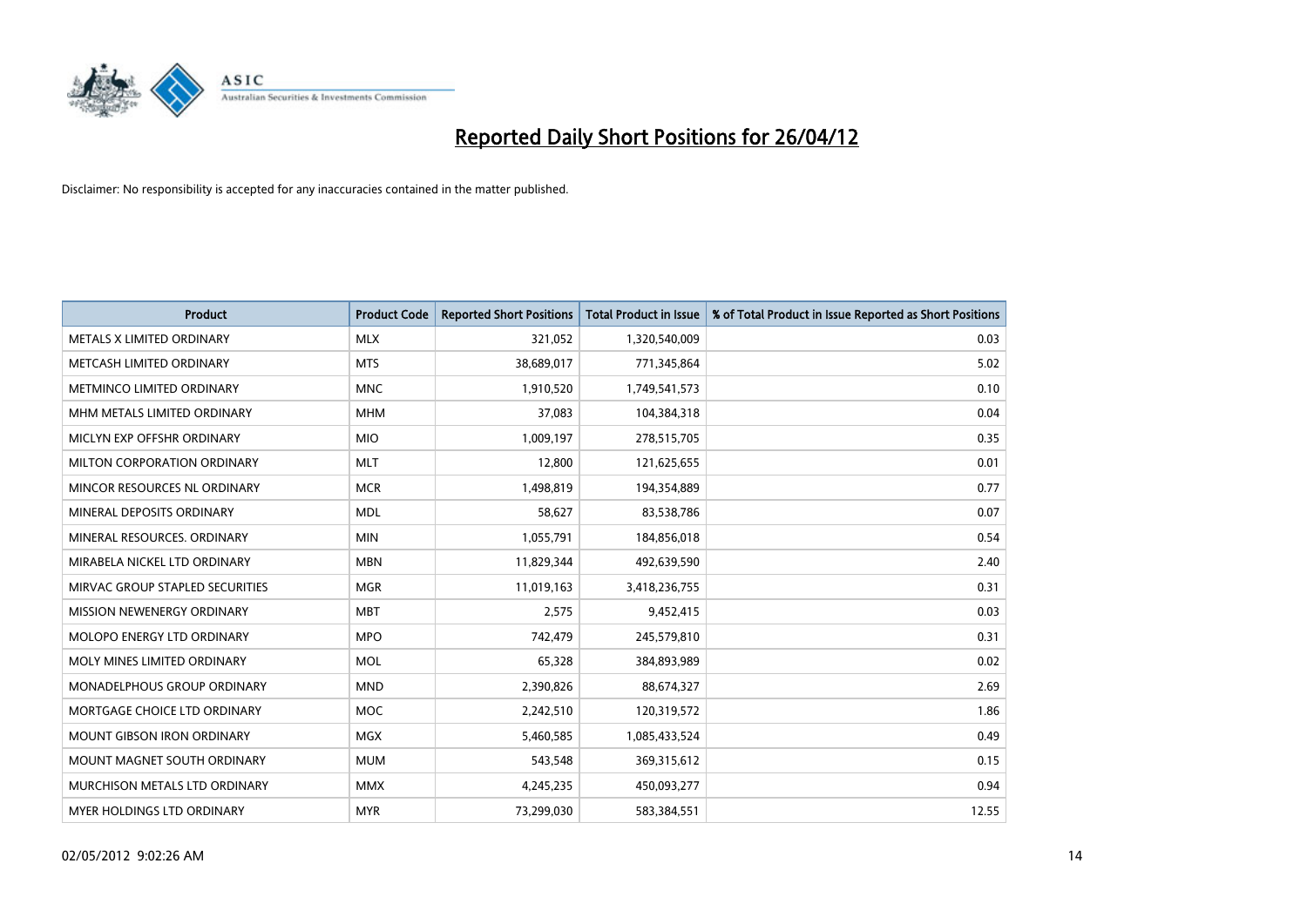

| <b>Product</b>                | <b>Product Code</b> | <b>Reported Short Positions</b> | <b>Total Product in Issue</b> | % of Total Product in Issue Reported as Short Positions |
|-------------------------------|---------------------|---------------------------------|-------------------------------|---------------------------------------------------------|
| NATIONAL AUST. BANK ORDINARY  | <b>NAB</b>          | 13,761,180                      | 2,239,201,841                 | 0.60                                                    |
| NAVIGATOR RESOURCES ORDINARY  | <b>NAV</b>          | 500                             | 2,222,216,576                 | 0.00                                                    |
| NAVITAS LIMITED ORDINARY      | <b>NVT</b>          | 11,659,723                      | 375,318,628                   | 3.13                                                    |
| NEON ENERGY LIMITED ORDINARY  | <b>NEN</b>          | 256,199                         | 436,464,518                   | 0.06                                                    |
| NEW HOPE CORPORATION ORDINARY | <b>NHC</b>          | 1,287,233                       | 830,411,534                   | 0.15                                                    |
| NEWCREST MINING ORDINARY      | <b>NCM</b>          | 745,525                         | 765,172,229                   | 0.08                                                    |
| NEWS CORP A NON-VOTING CDI    | <b>NWSLV</b>        | 3,336,283                       | 1,638,359,800                 | 0.19                                                    |
| NEWS CORP B VOTING CDI        | <b>NWS</b>          | 1,194,811                       | 798,520,953                   | 0.14                                                    |
| NEXTDC LIMITED ORDINARY       | <b>NXT</b>          | 1,094,295                       | 123,533,558                   | 0.86                                                    |
| NEXUS ENERGY LIMITED ORDINARY | <b>NXS</b>          | 1,654,742                       | 1,329,821,159                 | 0.13                                                    |
| NIB HOLDINGS LIMITED ORDINARY | <b>NHF</b>          | 141,090                         | 444,994,476                   | 0.03                                                    |
| NIDO PETROLEUM ORDINARY       | <b>NDO</b>          | 105,313                         | 1,389,163,151                 | 0.01                                                    |
| NOBLE MINERAL RES ORDINARY    | <b>NMG</b>          | 2,359,536                       | 591,287,714                   | 0.40                                                    |
| NORFOLK GROUP ORDINARY        | <b>NFK</b>          | 185,000                         | 158,890,730                   | 0.12                                                    |
| NORTHERN IRON LTD ORDINARY    | <b>NFE</b>          | 391,529                         | 369,980,113                   | 0.09                                                    |
| NORTHERN STAR ORDINARY        | <b>NST</b>          | 287,992                         | 402,170,706                   | 0.07                                                    |
| NRW HOLDINGS LIMITED ORDINARY | <b>NWH</b>          | 1,527,612                       | 278,888,011                   | 0.57                                                    |
| NUCOAL RESOURCES LTD ORDINARY | <b>NCR</b>          | 80,619                          | 768,612,354                   | 0.01                                                    |
| NUFARM LIMITED ORDINARY       | <b>NUF</b>          | 5,286,227                       | 262,018,057                   | 2.01                                                    |
| OAKTON LIMITED ORDINARY       | <b>OKN</b>          | 384,635                         | 93,800,235                    | 0.42                                                    |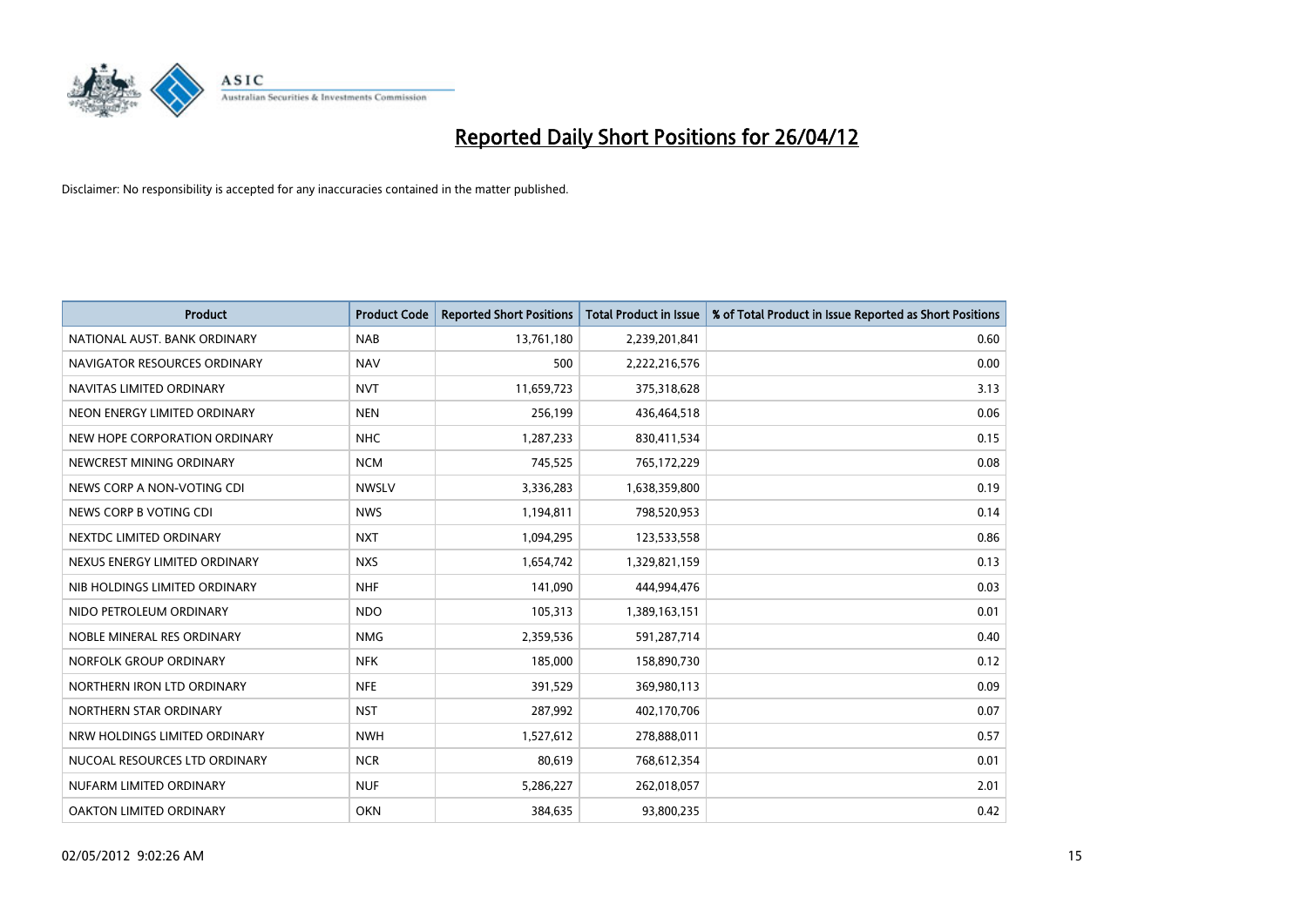

| <b>Product</b>                        | <b>Product Code</b> | <b>Reported Short Positions</b> | <b>Total Product in Issue</b> | % of Total Product in Issue Reported as Short Positions |
|---------------------------------------|---------------------|---------------------------------|-------------------------------|---------------------------------------------------------|
| OCEANAGOLD CORP. CHESS DEPOSITARY INT | <b>OGC</b>          | 135,547                         | 262,834,376                   | 0.05                                                    |
| OIL SEARCH LTD ORDINARY               | <b>OSH</b>          | 11,745,285                      | 1,328,845,714                 | 0.87                                                    |
| OM HOLDINGS LIMITED ORDINARY          | <b>OMH</b>          | 5,495,825                       | 604,105,150                   | 0.89                                                    |
| <b>ONESTEEL LIMITED ORDINARY</b>      | OST                 | 20,015,900                      | 1,345,665,626                 | 1.47                                                    |
| OPUS GROUP LTD ORDINARY               | <b>OPG</b>          | 1,250                           | 53,678,177                    | 0.00                                                    |
| ORICA LIMITED ORDINARY                | ORI                 | 3,939,773                       | 365,007,037                   | 1.05                                                    |
| ORIGIN ENERGY ORDINARY                | ORG                 | 8,365,684                       | 1,089,449,017                 | 0.75                                                    |
| OROCOBRE LIMITED ORDINARY             | <b>ORE</b>          | 75,570                          | 103,195,029                   | 0.07                                                    |
| OROTONGROUP LIMITED ORDINARY          | <b>ORL</b>          | 15,685                          | 40,880,902                    | 0.02                                                    |
| OZ MINERALS ORDINARY                  | OZL                 | 4,318,704                       | 310,331,740                   | 1.38                                                    |
| PACIFIC BRANDS ORDINARY               | <b>PBG</b>          | 3,916,690                       | 912,915,695                   | 0.42                                                    |
| PALADIN ENERGY LTD ORDINARY           | <b>PDN</b>          | 64,392,677                      | 835,645,290                   | 7.69                                                    |
| PANAUST LIMITED ORDINARY              | <b>PNA</b>          | 2,447,399                       | 602,479,854                   | 0.41                                                    |
| PANORAMIC RESOURCES ORDINARY          | PAN                 | 1,383,417                       | 207,050,710                   | 0.66                                                    |
| PAPERLINX LIMITED ORDINARY            | <b>PPX</b>          | 4,541,142                       | 609,280,761                   | 0.74                                                    |
| PAPILLON RES LTD ORDINARY             | <b>PIR</b>          | 159,205                         | 242,531,685                   | 0.05                                                    |
| PEET LIMITED ORDINARY                 | <b>PPC</b>          | 342,648                         | 320,170,604                   | 0.11                                                    |
| PENINSULA ENERGY LTD ORDINARY         | <b>PEN</b>          | 3,193,910                       | 2,157,461,789                 | 0.15                                                    |
| PERILYA LIMITED ORDINARY              | PEM                 | 482,982                         | 769,316,426                   | 0.06                                                    |
| PERPETUAL LIMITED ORDINARY            | PPT                 | 1,965,028                       | 41,980,678                    | 4.68                                                    |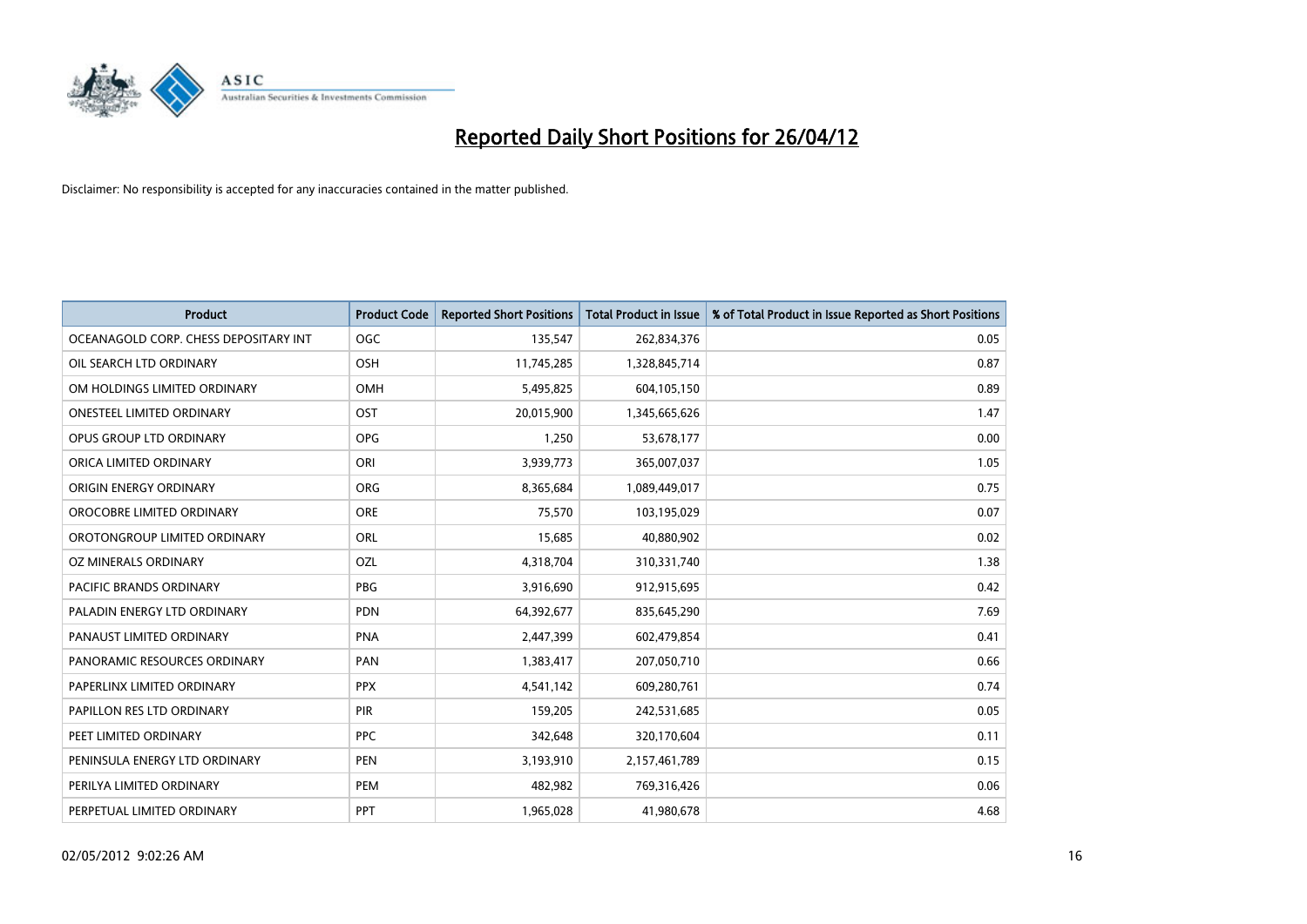

| <b>Product</b>                      | <b>Product Code</b> | <b>Reported Short Positions</b> | <b>Total Product in Issue</b> | % of Total Product in Issue Reported as Short Positions |
|-------------------------------------|---------------------|---------------------------------|-------------------------------|---------------------------------------------------------|
| PERSEUS MINING LTD ORDINARY         | PRU                 | 10,991,476                      | 457,962,088                   | 2.38                                                    |
| PHARMAXIS LTD ORDINARY              | <b>PXS</b>          | 3,374,039                       | 305,890,989                   | 1.11                                                    |
| PHOSPHAGENICS LTD. ORDINARY         | <b>POH</b>          | 96,072                          | 1,017,565,957                 | 0.01                                                    |
| PLATINUM ASSET ORDINARY             | <b>PTM</b>          | 8,825,623                       | 561,347,878                   | 1.59                                                    |
| PLATINUM AUSTRALIA ORDINARY         | <b>PLA</b>          | 387,573                         | 504,968,043                   | 0.07                                                    |
| PMI GOLD CORP CDI 1:1               | <b>PVM</b>          | 80,835                          | 58,931,262                    | 0.14                                                    |
| PMP LIMITED ORDINARY                | <b>PMP</b>          | 28,630                          | 323,781,124                   | 0.01                                                    |
| PREMIER INVESTMENTS ORDINARY        | <b>PMV</b>          | 444,462                         | 155,260,377                   | 0.27                                                    |
| PRIMA BIOMED LTD ORDINARY           | <b>PRR</b>          | 5,849,998                       | 1,066,063,388                 | 0.54                                                    |
| PRIMARY HEALTH CARE ORDINARY        | <b>PRY</b>          | 14,005,697                      | 500,406,679                   | 2.77                                                    |
| PRIMEAG AUSTRALIA ORDINARY          | PAG                 | 145,019                         | 266,394,444                   | 0.05                                                    |
| PROGRAMMED ORDINARY                 | <b>PRG</b>          | 280,823                         | 118,173,778                   | 0.23                                                    |
| <b>QANTAS AIRWAYS ORDINARY</b>      | QAN                 | 13,261,095                      | 2,265,123,620                 | 0.59                                                    |
| OBE INSURANCE GROUP ORDINARY        | QBE                 | 33,538,680                      | 1,181,682,557                 | 2.82                                                    |
| OR NATIONAL LIMITED ORDINARY        | <b>ORN</b>          | 13,555,254                      | 2,440,000,000                 | 0.55                                                    |
| ORXPHARMA LTD ORDINARY              | <b>QRX</b>          | 481,802                         | 144,539,706                   | 0.33                                                    |
| <b>QUBE LOGISTICS HLDG ORDINARY</b> | QUB                 | 1,482,813                       | 909,407,185                   | 0.16                                                    |
| RAMELIUS RESOURCES ORDINARY         | <b>RMS</b>          | 1,733,854                       | 335,775,519                   | 0.52                                                    |
| RAMSAY HEALTH CARE ORDINARY         | <b>RHC</b>          | 2,097,038                       | 202,081,252                   | 1.02                                                    |
| <b>RCR TOMLINSON ORDINARY</b>       | <b>RCR</b>          | 3,613                           | 133,993,971                   | 0.00                                                    |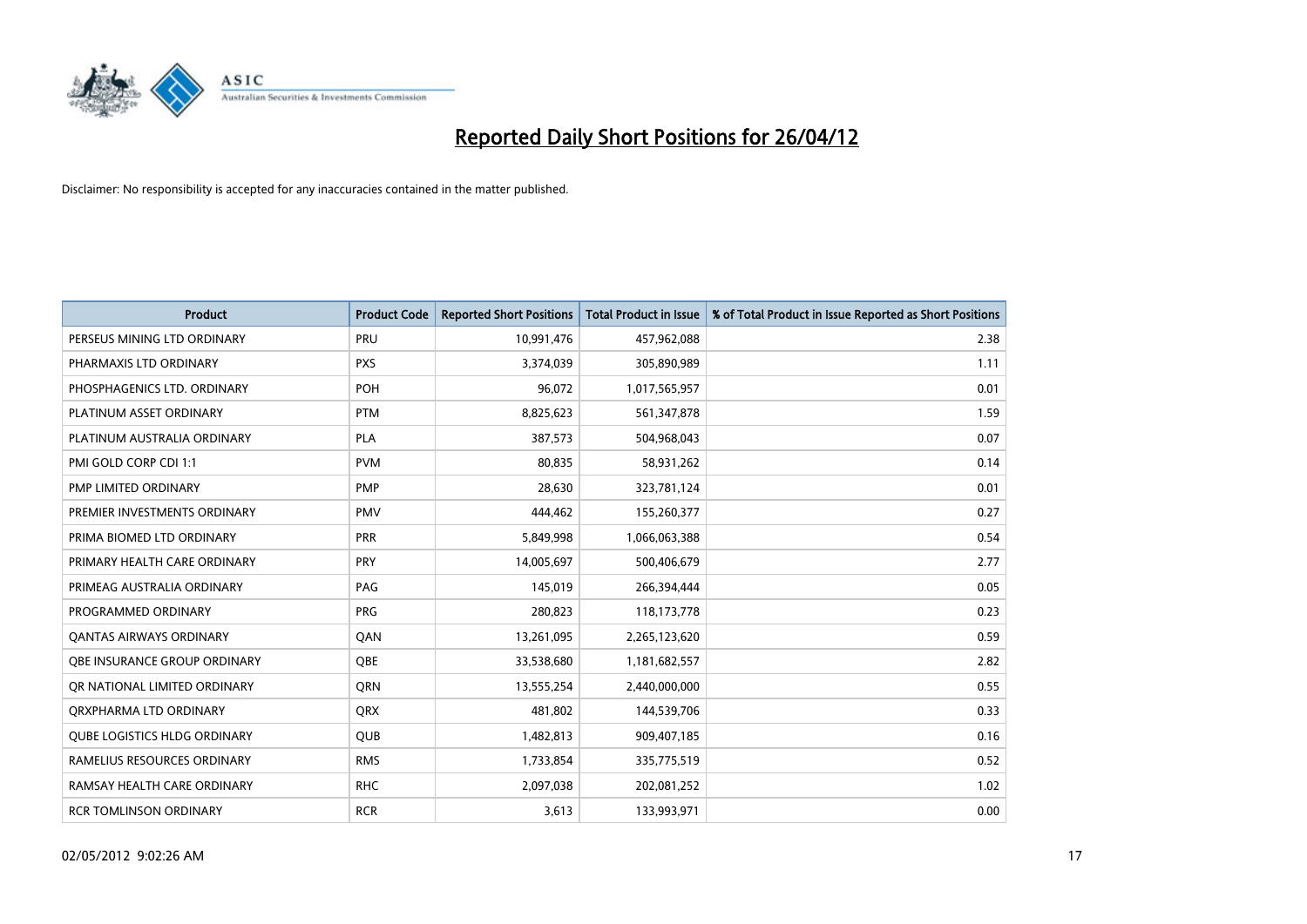

| <b>Product</b>                      | <b>Product Code</b> | <b>Reported Short Positions</b> | <b>Total Product in Issue</b> | % of Total Product in Issue Reported as Short Positions |
|-------------------------------------|---------------------|---------------------------------|-------------------------------|---------------------------------------------------------|
| <b>REA GROUP ORDINARY</b>           | <b>REA</b>          | 378,804                         | 131,714,699                   | 0.28                                                    |
| REAL ESTATE CAPITAL UNIT            | <b>RCU</b>          | 16,523                          | 101,014,072                   | 0.02                                                    |
| <b>RECKON LIMITED ORDINARY</b>      | <b>RKN</b>          | 824,601                         | 129,588,015                   | 0.64                                                    |
| <b>RED 5 LIMITED ORDINARY</b>       | <b>RED</b>          | 6,772                           | 135,488,008                   | 0.00                                                    |
| <b>RED FORK ENERGY ORDINARY</b>     | <b>RFE</b>          | 14,008                          | 310,229,853                   | 0.00                                                    |
| REDBANK ENERGY LTD ORDINARY         | <b>AEJ</b>          | 19                              | 786,287                       | 0.00                                                    |
| <b>REDFLEX HOLDINGS ORDINARY</b>    | <b>RDF</b>          | 1                               | 110,345,599                   | 0.00                                                    |
| REED RESOURCES LTD ORDINARY         | <b>RDR</b>          | 53,638                          | 264,742,501                   | 0.02                                                    |
| REGIONAL EXPRESS ORDINARY           | <b>REX</b>          | 10,000                          | 121,254,902                   | 0.01                                                    |
| <b>REGIS RESOURCES ORDINARY</b>     | <b>RRL</b>          | 1,068,256                       | 450,912,907                   | 0.25                                                    |
| RENAISSANCE MINERALS ORDINARY       | <b>RNS</b>          | 2,250,000                       | 108,900,001                   | 2.06                                                    |
| RESMED INC CDI 10:1                 | <b>RMD</b>          | 12,969,057                      | 1,556,242,300                 | 0.82                                                    |
| RESOLUTE MINING ORDINARY            | <b>RSG</b>          | 489,300                         | 653,224,010                   | 0.07                                                    |
| RESOURCE AND INVEST. ORDINARY       | <b>RNI</b>          | 12,500                          | 271,087,528                   | 0.00                                                    |
| <b>RESOURCE GENERATION ORDINARY</b> | <b>RES</b>          | 173                             | 262,895,652                   | 0.00                                                    |
| RETAIL FOOD GROUP ORDINARY          | <b>RFG</b>          | 21,158                          | 108,422,615                   | 0.02                                                    |
| REVERSE CORP LIMITED ORDINARY       | <b>REF</b>          | 100                             | 92,382,175                    | 0.00                                                    |
| REX MINERALS LIMITED ORDINARY       | <b>RXM</b>          | 782,799                         | 176,447,284                   | 0.44                                                    |
| <b>RHG LIMITED ORDINARY</b>         | <b>RHG</b>          | 36,083                          | 308,483,177                   | 0.01                                                    |
| <b>RIALTO ENERGY ORDINARY</b>       | <b>RIA</b>          | 1,230,283                       | 671,347,392                   | 0.19                                                    |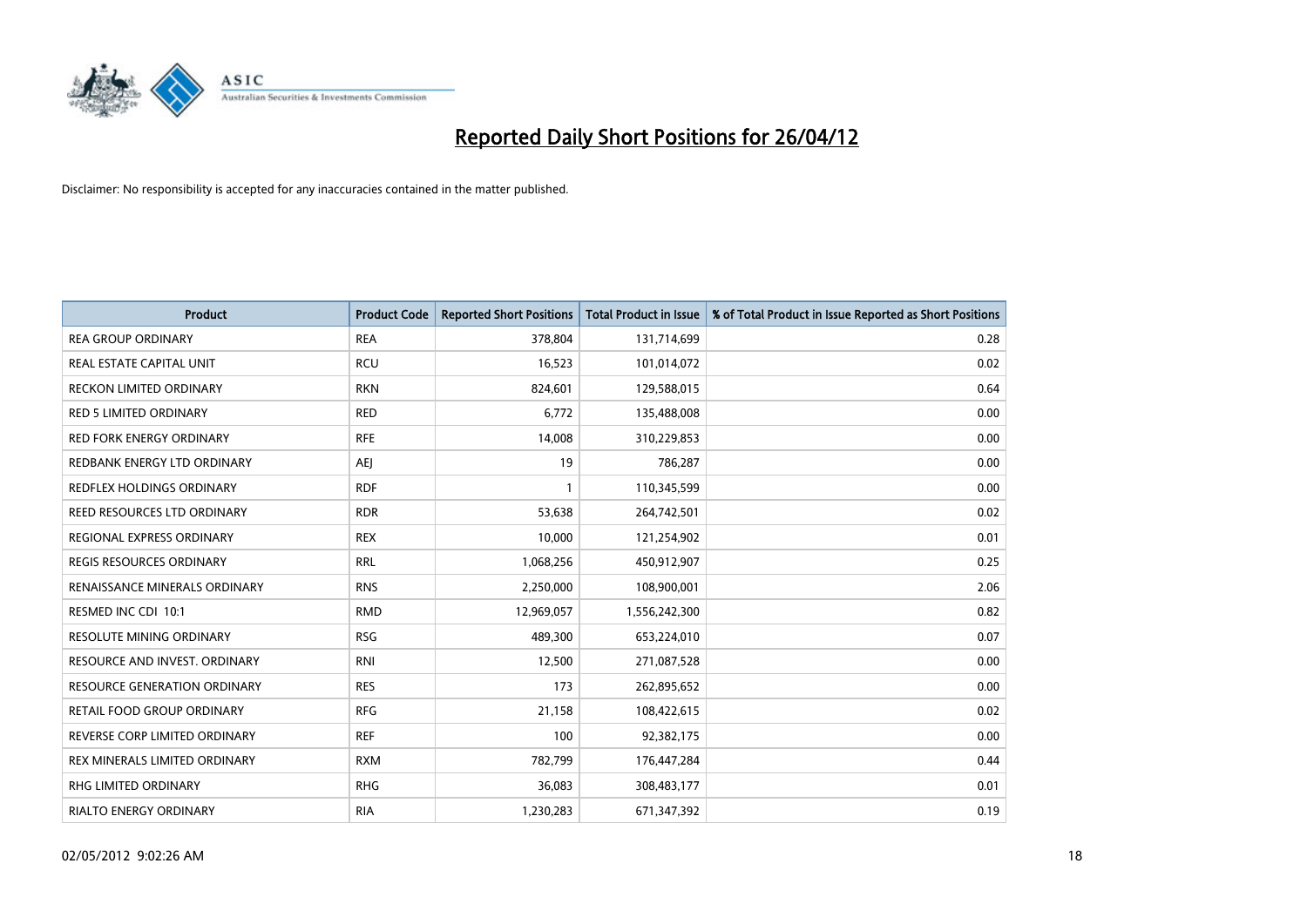

| <b>Product</b>                     | <b>Product Code</b> | <b>Reported Short Positions</b> | <b>Total Product in Issue</b> | % of Total Product in Issue Reported as Short Positions |
|------------------------------------|---------------------|---------------------------------|-------------------------------|---------------------------------------------------------|
| <b>RIDLEY CORPORATION ORDINARY</b> | <b>RIC</b>          | 155,674                         | 307,817,071                   | 0.05                                                    |
| RIO TINTO LIMITED ORDINARY         | <b>RIO</b>          | 20,702,573                      | 435,758,720                   | 4.73                                                    |
| ROC OIL COMPANY ORDINARY           | <b>ROC</b>          | 2,871,354                       | 682,506,352                   | 0.42                                                    |
| RURALCO HOLDINGS ORDINARY          | <b>RHL</b>          | 12,000                          | 55,019,284                    | 0.02                                                    |
| SAI GLOBAL LIMITED ORDINARY        | SAI                 | 3,336,252                       | 204,354,836                   | 1.64                                                    |
| SALMAT LIMITED ORDINARY            | <b>SLM</b>          | 1,762,165                       | 159,802,174                   | 1.10                                                    |
| SAMSON OIL & GAS LTD ORDINARY      | SSN                 | 2,711,108                       | 1,759,875,827                 | 0.16                                                    |
| SANDFIRE RESOURCES ORDINARY        | <b>SFR</b>          | 2,262,881                       | 151,158,635                   | 1.50                                                    |
| SANTOS LTD ORDINARY                | <b>STO</b>          | 6,204,433                       | 952,773,666                   | 0.63                                                    |
| SARACEN MINERAL ORDINARY           | SAR                 | 1,664,458                       | 594,474,340                   | 0.30                                                    |
| SEDGMAN LIMITED ORDINARY           | SDM                 | 65,444                          | 214,292,930                   | 0.03                                                    |
| <b>SEEK LIMITED ORDINARY</b>       | <b>SEK</b>          | 12,386,435                      | 337,101,307                   | 3.67                                                    |
| SENEX ENERGY LIMITED ORDINARY      | <b>SXY</b>          | 5,636,889                       | 923,847,416                   | 0.59                                                    |
| SERVCORP LIMITED ORDINARY          | SRV                 | 34,798                          | 98,440,807                    | 0.04                                                    |
| SERVICE STREAM ORDINARY            | <b>SSM</b>          | 400                             | 283,418,867                   | 0.00                                                    |
| SEVEN GROUP HOLDINGS ORDINARY      | <b>SVW</b>          | 728,679                         | 307,410,281                   | 0.23                                                    |
| SEVEN WEST MEDIA LTD ORDINARY      | SWM                 | 13,871,682                      | 666,105,054                   | 2.09                                                    |
| SIGMA PHARMACEUTICAL ORDINARY      | <b>SIP</b>          | 5,732,917                       | 1,181,236,748                 | 0.49                                                    |
| SIHAYO GOLD LIMITED ORDINARY       | <b>SIH</b>          | 265,000                         | 705,211,146                   | 0.04                                                    |
| <b>SILEX SYSTEMS ORDINARY</b>      | <b>SLX</b>          | 636,173                         | 170,143,997                   | 0.37                                                    |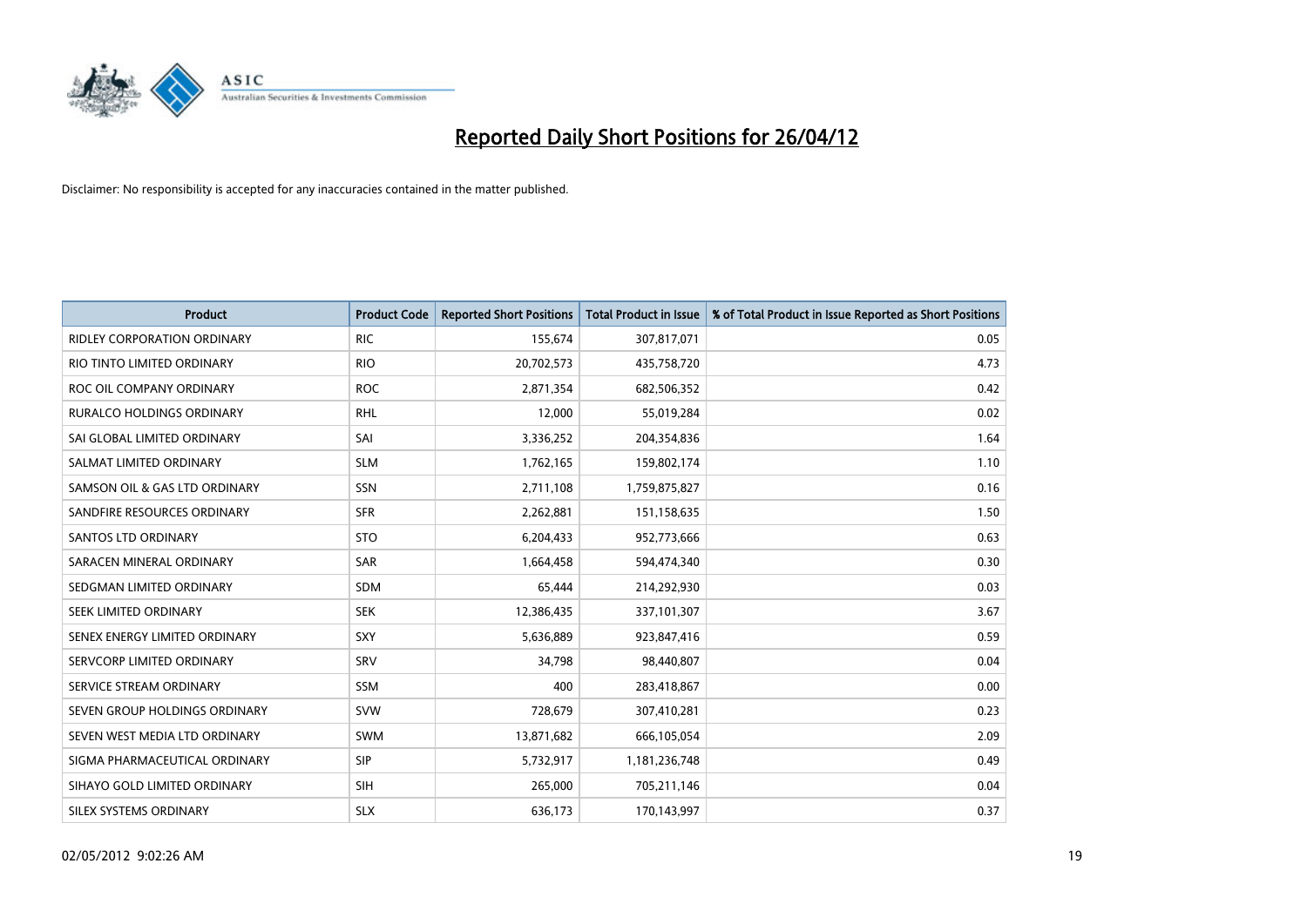

| <b>Product</b>                           | <b>Product Code</b> | <b>Reported Short Positions</b> | <b>Total Product in Issue</b> | % of Total Product in Issue Reported as Short Positions |
|------------------------------------------|---------------------|---------------------------------|-------------------------------|---------------------------------------------------------|
| SILVER LAKE RESOURCE ORDINARY            | <b>SLR</b>          | 1,807,123                       | 220,264,064                   | 0.82                                                    |
| SIMS METAL MGMT LTD ORDINARY             | <b>SGM</b>          | 8,511,831                       | 205,856,443                   | 4.14                                                    |
| SINGAPORE TELECOMM. CHESS DEPOSITARY INT | SGT                 | 9,777,438                       | 165,074,137                   | 5.93                                                    |
| SIRTEX MEDICAL ORDINARY                  | <b>SRX</b>          | 5,101                           | 55,768,136                    | 0.01                                                    |
| SKILLED GROUP LTD ORDINARY               | <b>SKE</b>          | 14,644                          | 233,487,276                   | 0.00                                                    |
| SKY CITY ENTERTAIN, ORDINARY             | <b>SKC</b>          | 715,101                         | 576,958,340                   | 0.12                                                    |
| <b>SLATER &amp; GORDON ORDINARY</b>      | <b>SGH</b>          | 454                             | 151,732,093                   | 0.00                                                    |
| SMS MANAGEMENT, ORDINARY                 | SMX                 | 683,016                         | 68,290,180                    | 1.01                                                    |
| SONIC HEALTHCARE ORDINARY                | <b>SHL</b>          | 6,283,069                       | 389,969,875                   | 1.64                                                    |
| SOUL PATTINSON (W.H) ORDINARY            | SOL                 | 12,101                          | 239,395,320                   | 0.01                                                    |
| SOUTH BOULDER MINES ORDINARY             | <b>STB</b>          | 99,576                          | 116,232,826                   | 0.08                                                    |
| SP AUSNET STAPLED SECURITIES             | <b>SPN</b>          | 657,739                         | 2,896,219,682                 | 0.00                                                    |
| SPARK INFRASTRUCTURE STAPLED NOTE & UNIT | SKI                 | 72,478,021                      | 1,326,734,264                 | 5.46                                                    |
| SPDR 200 FUND ETF UNITS                  | STW                 | 1,100                           | 51,438,531                    | 0.00                                                    |
| SPECIALTY FASHION ORDINARY               | <b>SFH</b>          | 2,099,171                       | 192,086,121                   | 1.09                                                    |
| SPOTLESS GROUP LTD ORDINARY              | <b>SPT</b>          | 521,775                         | 265,746,161                   | 0.20                                                    |
| ST BARBARA LIMITED ORDINARY              | SBM                 | 9,056,425                       | 325,615,389                   | 2.77                                                    |
| STANMORE COAL LTD ORDINARY               | <b>SMR</b>          | 43,936                          | 160,180,221                   | 0.03                                                    |
| STARPHARMA HOLDINGS ORDINARY             | <b>SPL</b>          | 1,600,160                       | 280,802,451                   | 0.58                                                    |
| STHN CROSS MEDIA ORDINARY                | SXL                 | 4,130,376                       | 704,594,449                   | 0.59                                                    |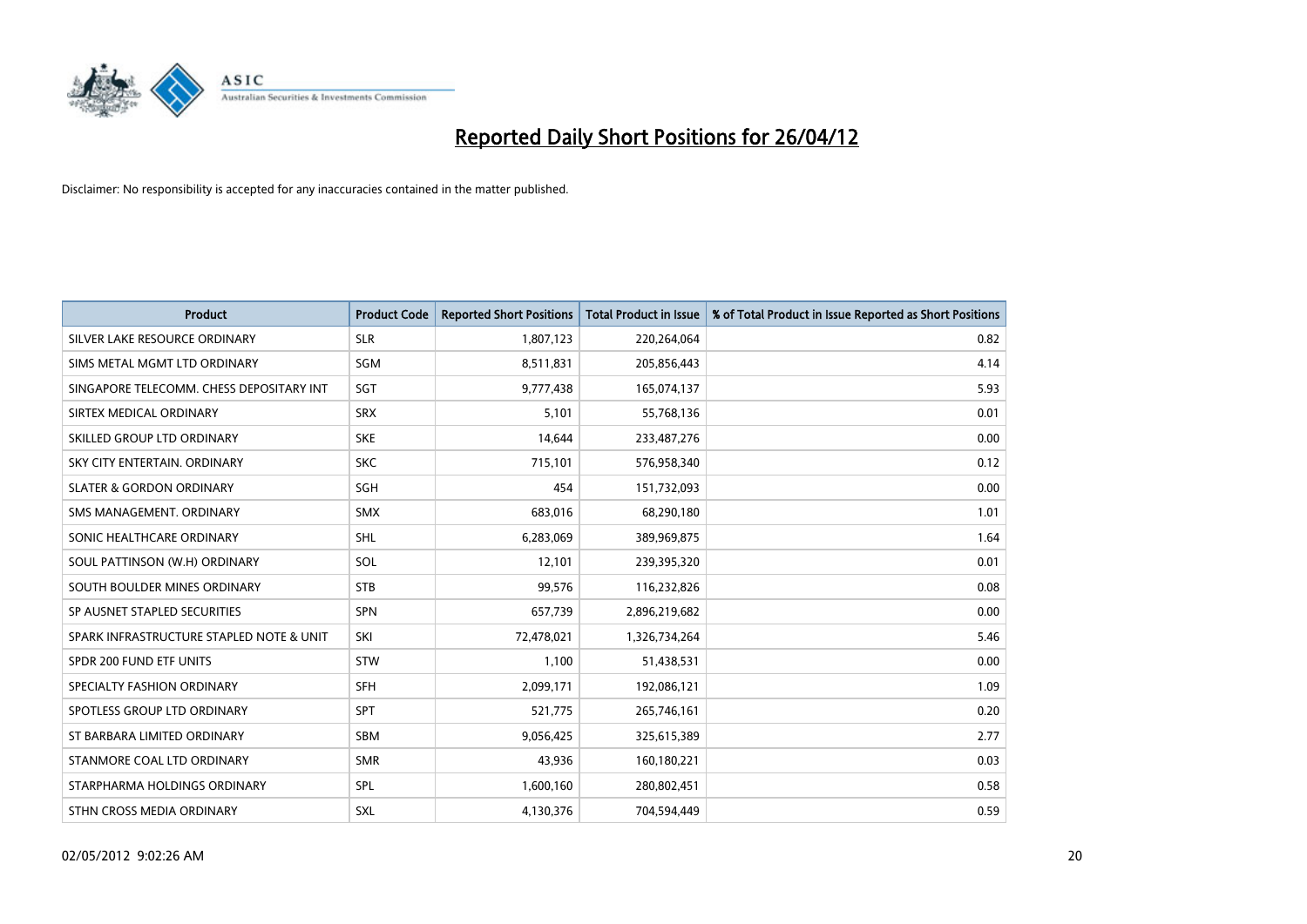

| <b>Product</b>                   | <b>Product Code</b> | <b>Reported Short Positions</b> | <b>Total Product in Issue</b> | % of Total Product in Issue Reported as Short Positions |
|----------------------------------|---------------------|---------------------------------|-------------------------------|---------------------------------------------------------|
| STOCKLAND UNITS/ORD STAPLED      | SGP                 | 19,472,073                      | 2,229,965,810                 | 0.85                                                    |
| STRAITS RES LTD. ORDINARY        | <b>SRQ</b>          | 103,512                         | 408,129,474                   | 0.02                                                    |
| STRIKE ENERGY LTD ORDINARY       | <b>STX</b>          | 688,463                         | 542,653,495                   | 0.13                                                    |
| STW COMMUNICATIONS ORDINARY      | SGN                 | 18,530                          | 362,798,351                   | 0.00                                                    |
| SUNCORP GROUP LTD ORDINARY       | <b>SUN</b>          | 12,081,666                      | 1,286,600,980                 | 0.93                                                    |
| SUNDANCE ENERGY ORDINARY         | <b>SEA</b>          | 542,568                         | 277,098,474                   | 0.19                                                    |
| SUNDANCE RESOURCES ORDINARY      | <b>SDL</b>          | 14,842,385                      | 2,933,534,505                 | 0.51                                                    |
| SUNLAND GROUP LTD ORDINARY       | <b>SDG</b>          | 91,510                          | 201,578,526                   | 0.05                                                    |
| SUPER RET REP LTD ORDINARY       | <b>SUL</b>          | 1,091,462                       | 196,152,971                   | 0.54                                                    |
| SYD AIRPORT STAPLED US PROHIBIT. | SYD                 | 8,992,107                       | 1,861,210,782                 | 0.47                                                    |
| TABCORP HOLDINGS LTD ORDINARY    | <b>TAH</b>          | 4,564,024                       | 730,113,969                   | 0.62                                                    |
| TANAMI GOLD NL ORDINARY          | <b>TAM</b>          | 222,353                         | 261,132,677                   | 0.09                                                    |
| TAP OIL LIMITED ORDINARY         | <b>TAP</b>          | 1,493,961                       | 241,295,311                   | 0.63                                                    |
| TASSAL GROUP LIMITED ORDINARY    | <b>TGR</b>          | 47,026                          | 146,304,404                   | 0.02                                                    |
| <b>TATTS GROUP LTD ORDINARY</b>  | <b>TTS</b>          | 9,029,003                       | 1,362,919,733                 | 0.66                                                    |
| TECHNOLOGY ONE ORDINARY          | <b>TNE</b>          | 2,295                           | 304,910,455                   | 0.00                                                    |
| TELECOM CORPORATION ORDINARY     | <b>TEL</b>          | 11,883,199                      | 1,930,043,981                 | 0.62                                                    |
| TELSTRA CORPORATION. ORDINARY    | <b>TLS</b>          | 33,061,187                      | 12,443,074,357                | 0.24                                                    |
| TEN NETWORK HOLDINGS ORDINARY    | <b>TEN</b>          | 63,981,188                      | 1,045,236,720                 | 6.10                                                    |
| TERANGA GOLD CORP CDI 1:1        | TGZ                 | 197,437                         | 156, 191, 477                 | 0.11                                                    |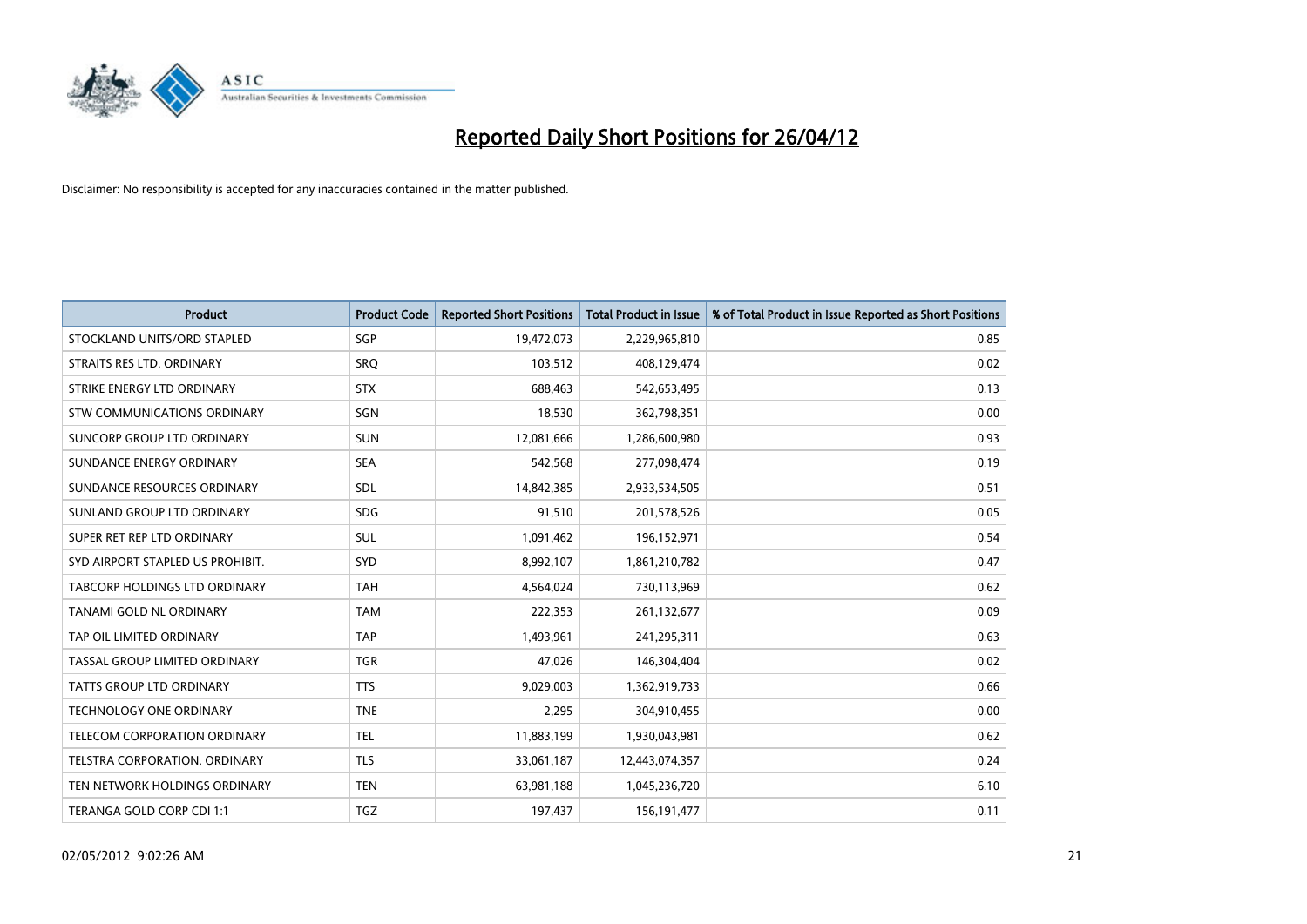

| <b>Product</b>                       | <b>Product Code</b> | <b>Reported Short Positions</b> | <b>Total Product in Issue</b> | % of Total Product in Issue Reported as Short Positions |
|--------------------------------------|---------------------|---------------------------------|-------------------------------|---------------------------------------------------------|
| <b>TEXON PETROLEUM LTD ORDINARY</b>  | <b>TXN</b>          | 22,922                          | 245,039,848                   | 0.01                                                    |
| TFS CORPORATION LTD ORDINARY         | <b>TFC</b>          | 207,942                         | 279,621,829                   | 0.07                                                    |
| THAKRAL HOLDINGS GRP ORDINARY/UNIT   | <b>THG</b>          | $\overline{2}$                  | 585,365,014                   | 0.00                                                    |
| THE REJECT SHOP ORDINARY             | <b>TRS</b>          | 1,549,330                       | 26,071,170                    | 5.96                                                    |
| THINKSMART LIMITED ORDINARY          | <b>TSM</b>          | 175,000                         | 156,005,431                   | 0.11                                                    |
| THORN GROUP LIMITED ORDINARY         | <b>TGA</b>          | 244,375                         | 146,374,703                   | 0.17                                                    |
| TIGER RESOURCES ORDINARY             | <b>TGS</b>          | 2,227,071                       | 673,470,269                   | 0.33                                                    |
| TISHMAN SPEYER UNITS                 | <b>TSO</b>          | 40,786                          | 338,440,904                   | 0.01                                                    |
| TOLL HOLDINGS LTD ORDINARY           | <b>TOL</b>          | 24,094,654                      | 717,133,875                   | 3.33                                                    |
| TOX FREE SOLUTIONS ORDINARY          | <b>TOX</b>          | 17,115                          | 114,668,108                   | 0.01                                                    |
| TPG TELECOM LIMITED ORDINARY         | <b>TPM</b>          | 2,683,779                       | 793,808,141                   | 0.34                                                    |
| <b>TRADE ME GROUP ORDINARY</b>       | <b>TME</b>          | 67,207                          | 395,745,510                   | 0.02                                                    |
| <b>TRANSFIELD SERVICES ORDINARY</b>  | <b>TSE</b>          | 4,055,307                       | 531,933,468                   | 0.75                                                    |
| TRANSPACIFIC INDUST, ORDINARY        | <b>TPI</b>          | 3,159,443                       | 1,578,209,025                 | 0.19                                                    |
| TRANSURBAN GROUP TRIPLE STAPLED SEC. | <b>TCL</b>          | 4,344,046                       | 1,458,321,112                 | 0.27                                                    |
| TREASURY WINE ESTATE ORDINARY        | <b>TWE</b>          | 15,093,852                      | 647,227,144                   | 2.34                                                    |
| TROY RESOURCES LTD ORDINARY          | <b>TRY</b>          | 1,143,495                       | 89,196,649                    | 1.28                                                    |
| UGL LIMITED ORDINARY                 | UGL                 | 5,110,448                       | 166,315,038                   | 3.06                                                    |
| UNILIFE CORPORATION CDI 6:1          | <b>UNS</b>          | 211,168                         | 262,492,566                   | 0.08                                                    |
| <b>UXC LIMITED ORDINARY</b>          | <b>UXC</b>          | 512,777                         | 305,034,291                   | 0.17                                                    |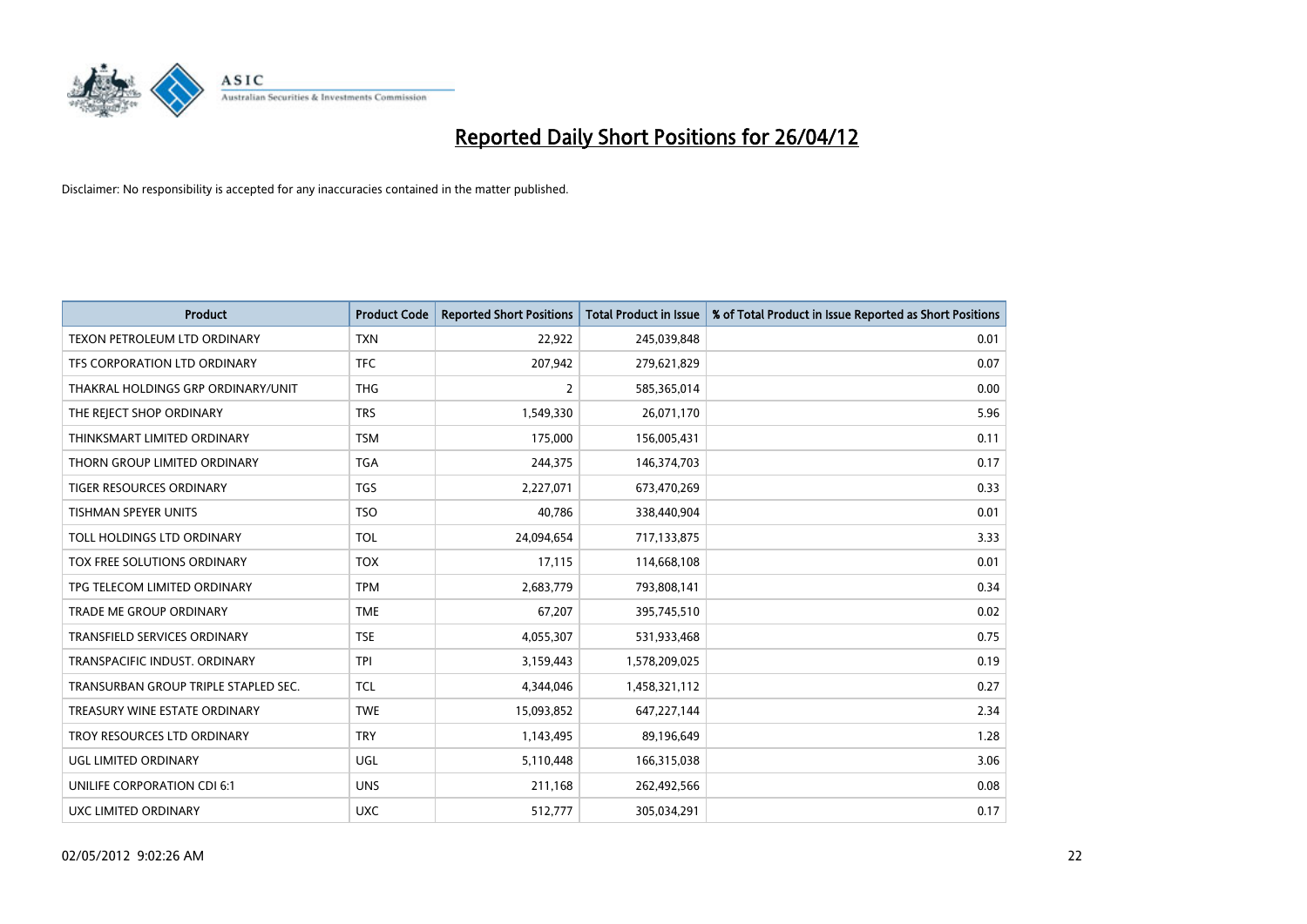

| <b>Product</b>                           | <b>Product Code</b> | <b>Reported Short Positions</b> | <b>Total Product in Issue</b> | % of Total Product in Issue Reported as Short Positions |
|------------------------------------------|---------------------|---------------------------------|-------------------------------|---------------------------------------------------------|
| <b>VENTURE MINERALS ORDINARY</b>         | <b>VMS</b>          | 246,222                         | 232,468,592                   | 0.10                                                    |
| VIRGIN AUS HLDG LTD ORDINARY             | <b>VAH</b>          | 3,900,756                       | 2,210,197,600                 | 0.17                                                    |
| VITERRA INC CDI 1:1                      | <b>VTA</b>          | 10                              | 68,629,939                    | 0.00                                                    |
| VNGD US TOTAL MARKET CDI 1:1             | <b>VTS</b>          | 3,027                           | 912,993                       | 0.33                                                    |
| WAH NAM INT HLDG LTD ORDINARY            | <b>WNI</b>          | 41,310                          | 6,525,399,285                 | 0.00                                                    |
| <b>WATPAC LIMITED ORDINARY</b>           | <b>WTP</b>          | 56,640                          | 184,332,526                   | 0.02                                                    |
| <b>WDS LIMITED ORDINARY</b>              | <b>WDS</b>          | 7                               | 144,740,614                   | 0.00                                                    |
| WEBIET LIMITED ORDINARY                  | <b>WEB</b>          | 8,289                           | 72,348,080                    | 0.01                                                    |
| WESFARMERS LIMITED ORDINARY              | <b>WES</b>          | 30,888,450                      | 1,006,488,115                 | 3.03                                                    |
| WESFARMERS LIMITED PARTIALLY PROTECTED   | <b>WESN</b>         | 62,189                          | 150,584,047                   | 0.04                                                    |
| WESTERN AREAS NL ORDINARY                | <b>WSA</b>          | 6,188,262                       | 179,735,899                   | 3.44                                                    |
| WESTFIELD GROUP ORD/UNIT STAPLED SEC     | <b>WDC</b>          | 12,498,357                      | 2,300,929,460                 | 0.52                                                    |
| <b>WESTFIELD RETAIL TST UNIT STAPLED</b> | <b>WRT</b>          | 53,757,760                      | 3,054,166,195                 | 1.75                                                    |
| <b>WESTPAC BANKING CORP ORDINARY</b>     | <b>WBC</b>          | 62,736,489                      | 3,054,173,608                 | 2.00                                                    |
| WHITE ENERGY COMPANY ORDINARY            | <b>WEC</b>          | 1,785,345                       | 322,974,494                   | 0.54                                                    |
| WHITEHAVEN COAL DEF EX AZT               | <b>WHCN</b>         | 814,318                         | 386,973,367                   | 0.21                                                    |
| WHITEHAVEN COAL ORDINARY                 | <b>WHC</b>          | 34,702,072                      | 502,668,417                   | 6.88                                                    |
| WHK GROUP LIMITED ORDINARY               | <b>WHG</b>          | 18,692                          | 265,200,652                   | 0.01                                                    |
| WHL ENERGY LIMITED ORDINARY              | <b>WHN</b>          | 9,090,910                       | 1,407,038,386                 | 0.64                                                    |
| WILDHORSE ENERGY ORDINARY                | <b>WHE</b>          | 26,413                          | 281,805,997                   | 0.01                                                    |